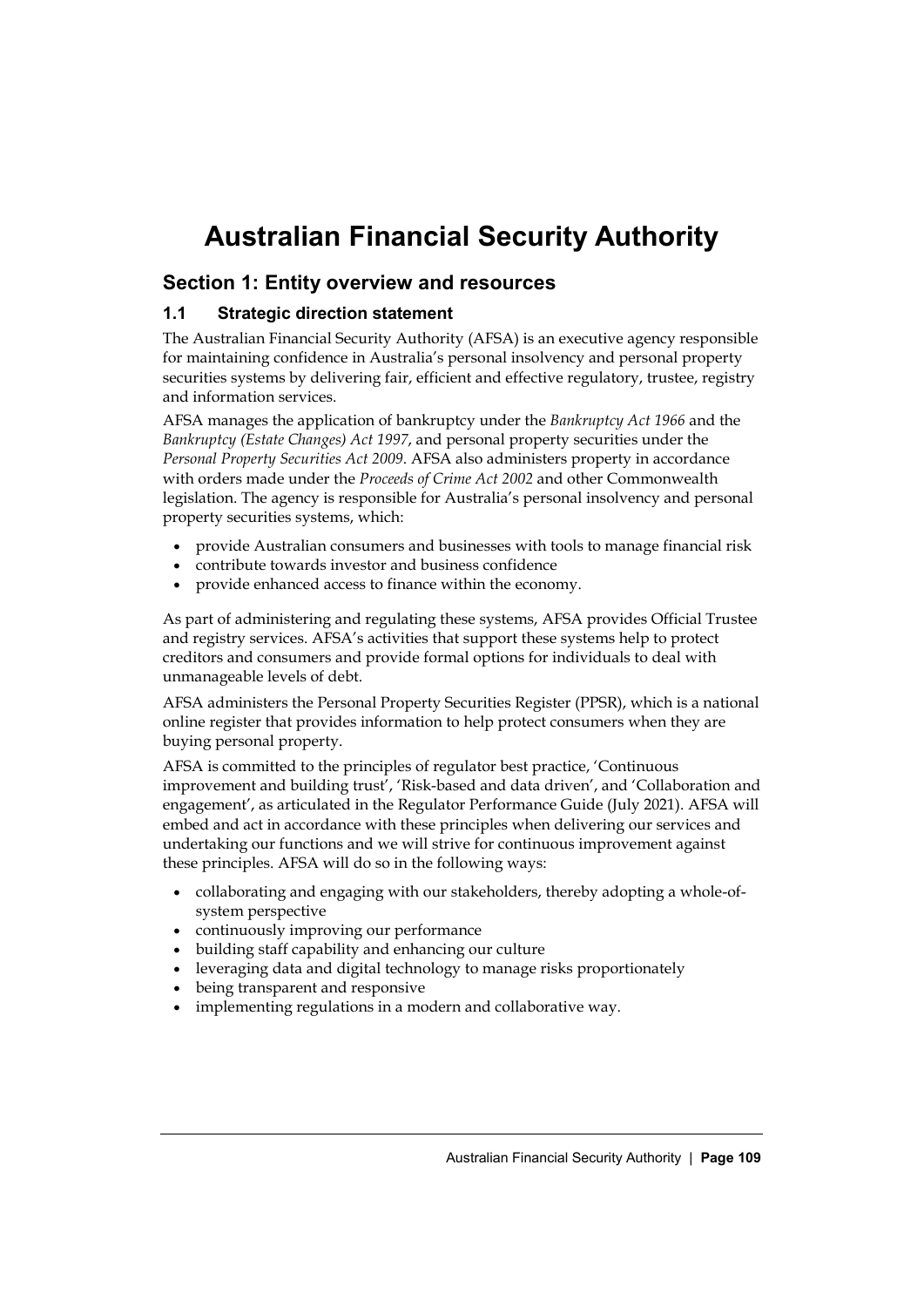To achieve our outcome — 'Maintain confidence in Australia's personal insolvency and personal property securities systems by delivering fair, efficient and effective regulatory, trustee, registry and information services' — over the coming years, we have identified key activities that will allow us to respond to our environment, meet government service delivery expectations, and deliver on our role as a regulator.

#### **Regulating firmly and fairly**

In our efforts to be a firm and fair regulator, we will:

- analyse our existing data and external datasets to gain behavioural insights and improve compliance outcomes
- strengthen intelligence functions that allow us to focus our information and communications in support of our regulatory role.

This will enable us to target our deterrence, interventions and enforcement actions towards the most significant system harms.

#### **Providing world-class government services**

In our efforts to be a world-class government service provider, we will:

- drive enhanced digital options to improve user experience, enable self-service and meet community expectations around service quality
- focus on enabling service users to make better-informed decisions, reducing unnecessary administrative and regulatory burdens, and improving end-to-end service design so services are effective and efficient
- modernise our technology environment by using fit-for-purpose solutions that underpin the delivery of digital services and improve operational efficiency.

AFSA's areas of key activity are aligned with our outcome, and our performance measures articulate the benefits that are intended to be delivered to the community.

Further information on AFSA's key activities and performance indicators is detailed in the Australian Financial Security Authority Corporate Plan on our website at [www.afsa.gov.au.](http://www.afsa.gov.au/)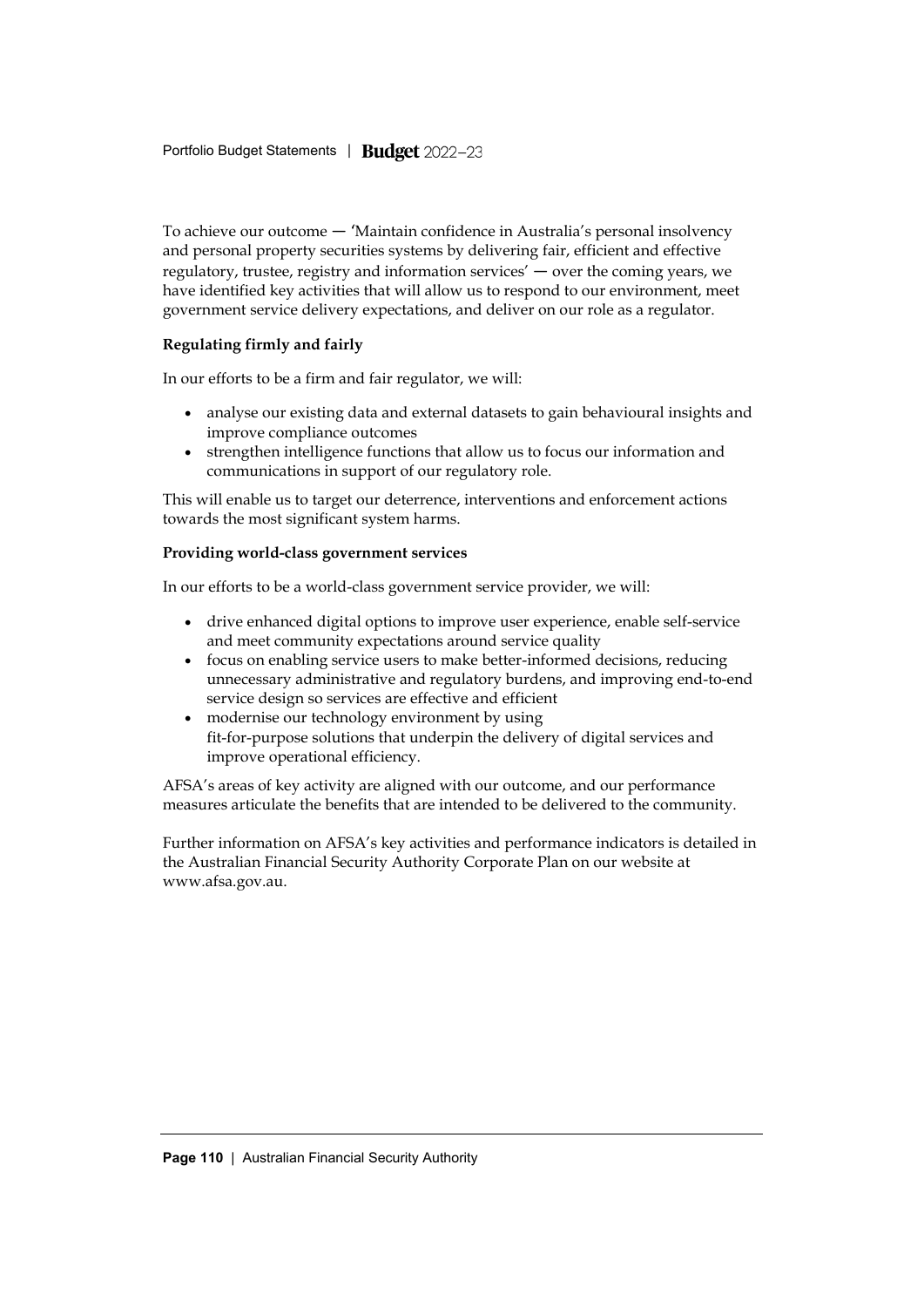Portfolio Budget Statements *|* 

# **1.2 Entity resource statement**

Table 1.1 shows the total funding from all sources available to AFSA for its operations and to deliver programs and services on behalf of the government.

The table summarises how resources will be applied by outcome (government strategic policy objectives) and by administered (on behalf of the government or the public) and departmental (for the entity's operations) classification.

For more detailed information on special accounts and special appropriations, refer to Budget Paper No. 4: Agency Resourcing.

Information in this table is presented on a resourcing (appropriations/cash available) basis, while the 'budgeted expenses by outcome' tables in Section 2 and the financial statements in Section 3 are presented on an accrual basis.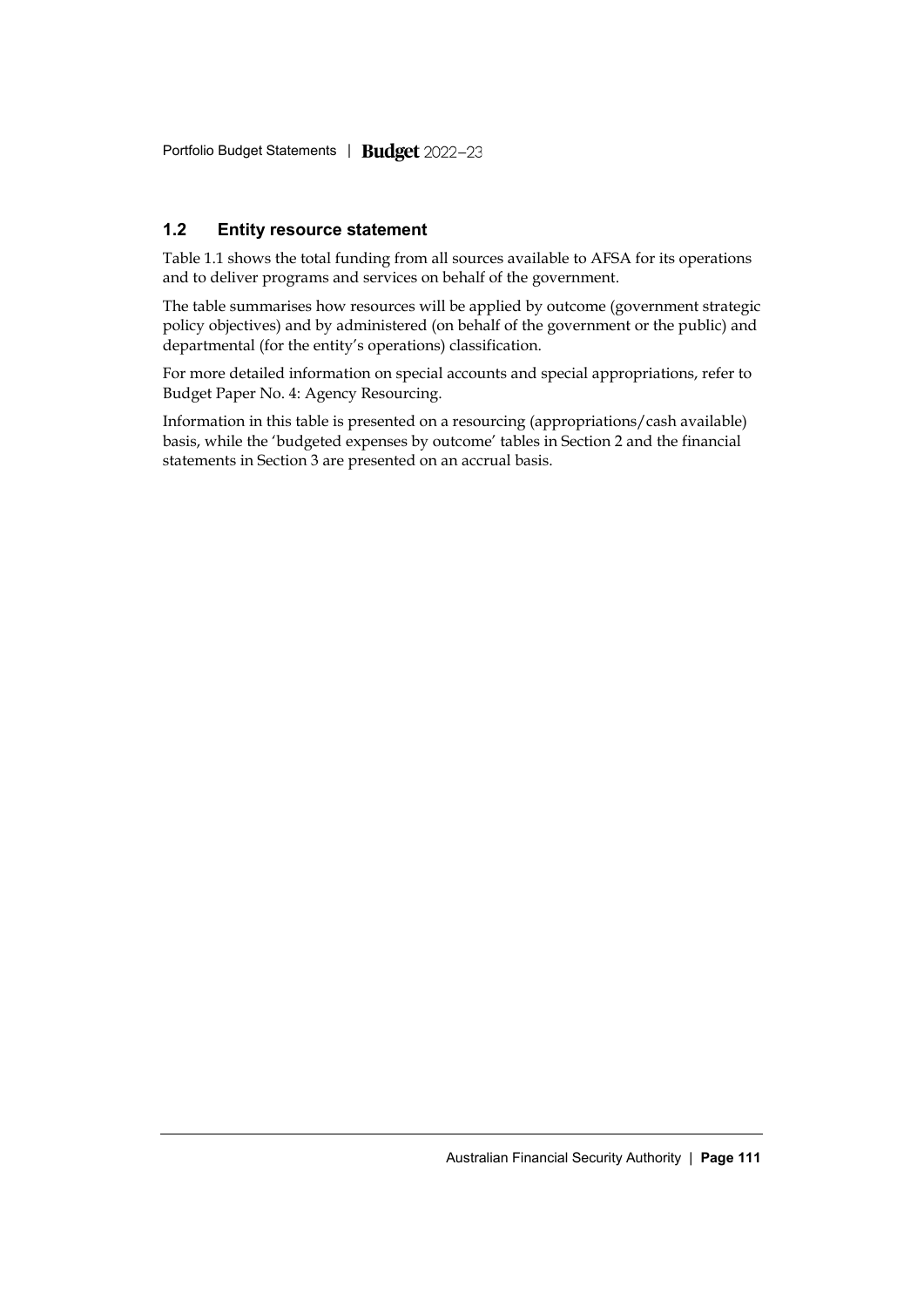|                                                      | 2021-22<br><b>Estimated</b><br>actual<br>\$'000 | 2022-23<br><b>Estimate</b><br>\$'000 |
|------------------------------------------------------|-------------------------------------------------|--------------------------------------|
| <b>DEPARTMENTAL</b>                                  |                                                 |                                      |
| Annual appropriations — ordinary annual services (a) |                                                 |                                      |
| Prior year appropriations available (b)              | 75,106                                          | 74,004                               |
| Departmental appropriation (c)                       | 53,543                                          | 53,543                               |
| s74 External Revenue (d)                             | 44,694                                          | 45,660                               |
| Departmental capital budget (e)                      | 3,748                                           | 3,748                                |
| Total departmental annual appropriations             | 177,091                                         | 176,955                              |
| <b>Total departmental resourcing</b>                 | 177,091                                         | 176,955                              |
| <b>ADMINISTERED</b>                                  |                                                 |                                      |
| Total administered special appropriations            | 3,000                                           | 3,000                                |
| Special accounts (f)                                 |                                                 |                                      |
| Opening balance                                      | 131,216                                         | 126,749                              |
| Non-appropriation receipts                           | 54,094                                          | 57,993                               |
| Total special account receipts                       | 185,310                                         | 184,742                              |
| <b>Total administered resourcing</b>                 | 188,310                                         | 187,742                              |
| Total resourcing for entity                          | 365,401                                         | 364,697                              |
|                                                      | 2021-22                                         | 2022-23                              |

#### **Table 1.1: AFSA resource statement — budget estimates for 2022-23 as at Budget March 2022**

**Average staffing level (number)** 410 462 All figures shown above are GST exclusive and may not match figures in the cash flow statement.

Prepared on a resourcing (appropriations available) basis.

(a) Appropriation Bill (No. 1) 2022-23.

- (b) Excludes \$49.77m subject to administrative quarantine by Finance or withheld under section 51 of the *Public Governance, Performance and Accountability Act 2013 (PGPA Act)*.
- (c) Excludes departmental capital budget (DCB).
- (d) Estimated External Revenue receipts under section 74 of the PGPA Act.

(e) Departmental capital budgets are not separately identified in Appropriation Bill (No.1) and form part of ordinary annual services items. Refer to Table 3.5 for further details. For accounting purposes, this amount has been designated as a 'contribution by owner'.

(f) Excludes trust moneys held in Services for Other Entities and Trust Moneys (SOETM) and other special accounts. For further information on special accounts, please refer to Budget Paper No. 4: Agency Resourcing. Also see Table 2.1 for further information on outcome and program expenses broken down by various funding sources, e.g. annual appropriations, special appropriations and special accounts.

# **1.3 Budget measures**

AFSA has no measures announced after the 2021-22 Mid-Year Economic and Fiscal Outlook. For this reason, Table 1.2 is not presented.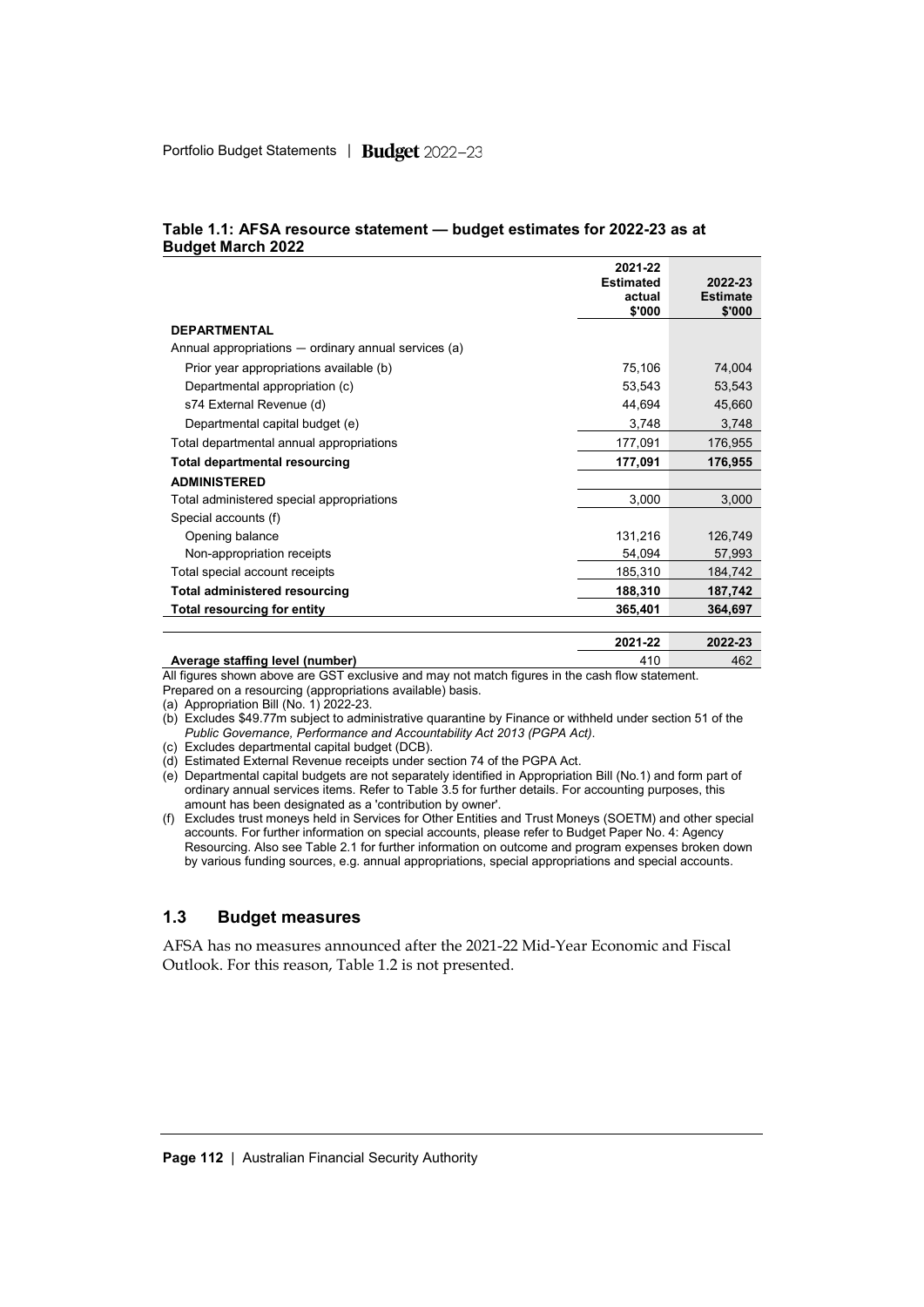# **Section 2: Outcomes and planned performance**

Government outcomes are the intended results, impacts or consequences of actions by the government on the Australian community. Commonwealth programs are the primary vehicle by which government entities achieve the intended results of their outcome statements. Entities are required to identify the programs which contribute to government outcomes over the budget and forward years.

Each outcome is described below together with its related programs. The following provides detailed information on expenses for each outcome and program, further broken down by funding source.

#### **Note:**

Performance reporting requirements in the Portfolio Budget Statements are part of the Commonwealth performance framework established by the *Public Governance, Performance and Accountability Act 2013*. It is anticipated that the performance measure described in Portfolio Budget Statements will be read with broader information provided in an entity's corporate plans and annual performance statements — included in Annual Reports — to provide a complete picture of an entity's planned and actual performance.

The most recent corporate plan for AFSA can be found at: [afsa.gov.au/about](https://www.afsa.gov.au/about-us/corporate-publications/corporate-plan)[us/corporate-publications/corporate-plan](https://www.afsa.gov.au/about-us/corporate-publications/corporate-plan)

The most recent annual performance statement can be found at: [afsa.gov.au/about](https://www.afsa.gov.au/about-us/corporate-information/annual-reports)[us/corporate-information/annual-reports](https://www.afsa.gov.au/about-us/corporate-information/annual-reports)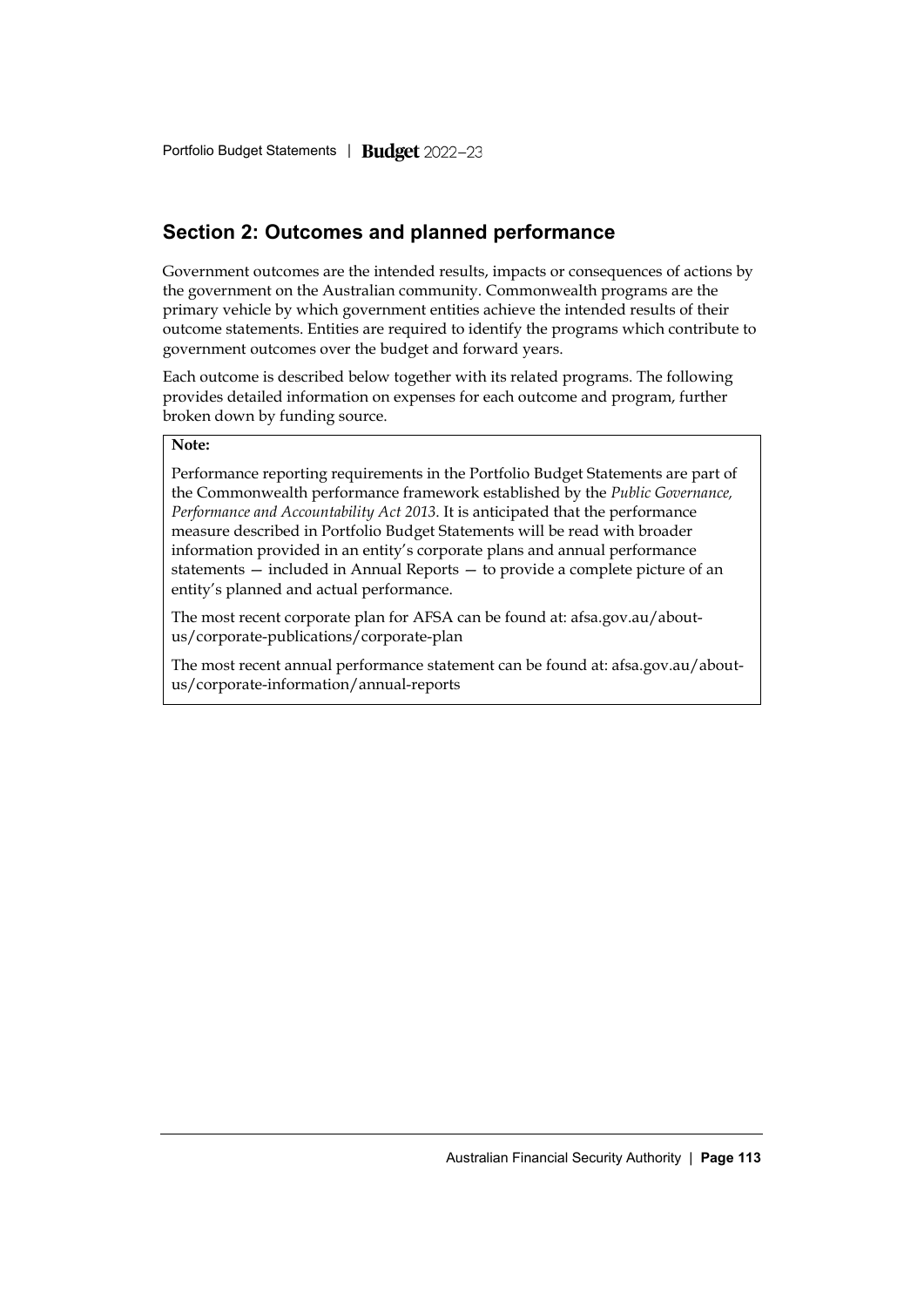# **2.1 Budgeted expenses and performance for Outcome 1**

**Outcome 1: Maintain confidence in Australia's personal insolvency and personal property securities systems by delivering fair, efficient and effective regulatory, trustee, registry and information services.**

#### **Linked programs**

**Australian Federal Police**

#### **Programs**

• Program 1.1: Federal Policing — Investigations

**Australian Taxation Office**

#### **Programs**

• Program 1.1: Australian Taxation Office

## **Contribution to Outcome 1 made by linked programs**

AFSA provides regulatory advice and information to the AFP to support proceeds of crime work and financial investigations such as foreign bribery and fraud.

AFSA exchanges information with the Australian Taxation Office and administers the bankruptcy notices and payment arrangements to support this.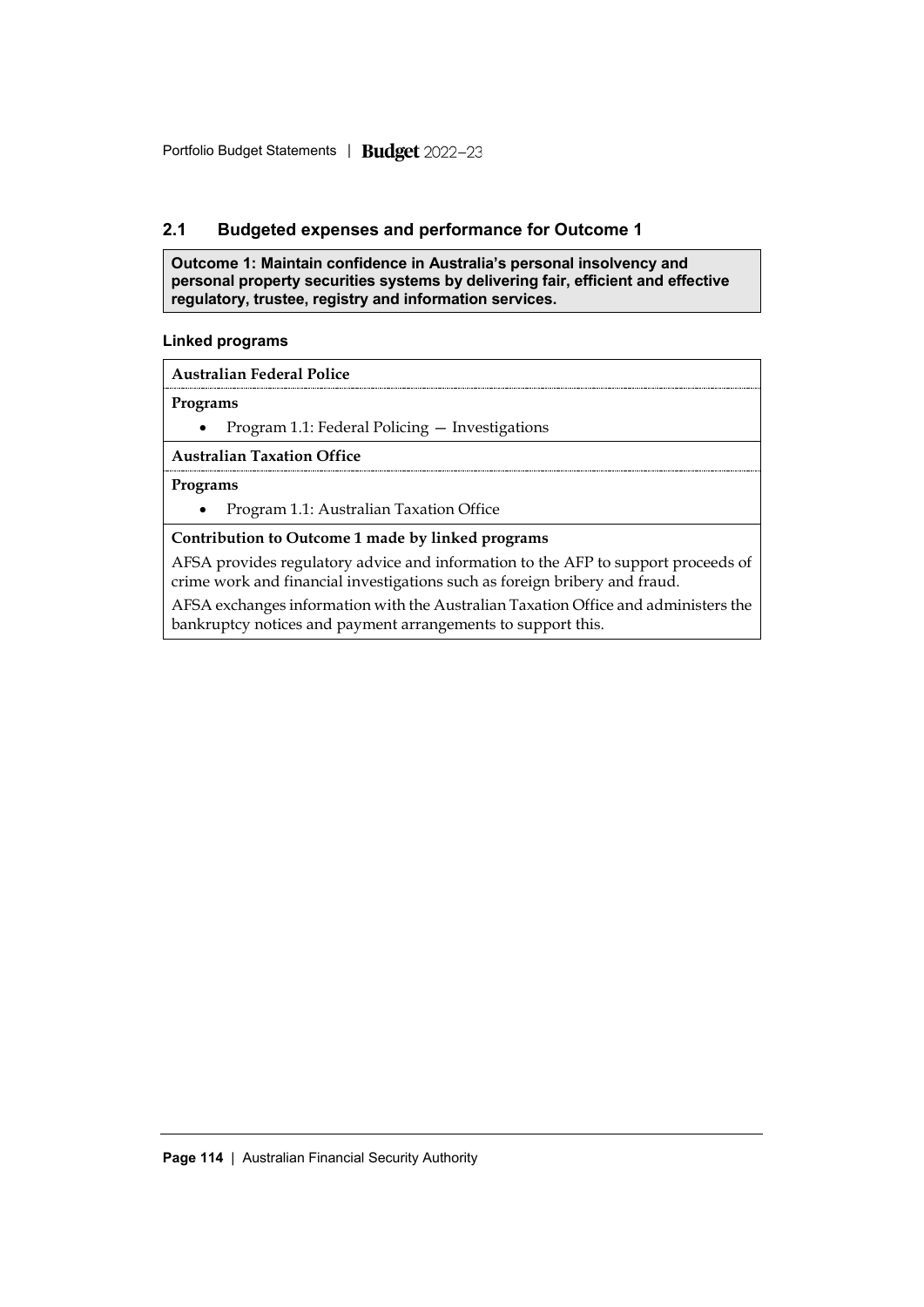## **Budgeted expenses for Outcome 1**

Table 2.1.1 shows how much AFSA intends to spend (on an accrual basis) on achieving Outcome 1, broken down by program, as well as by administered and departmental funding sources.

#### **Table 2.1.1: Budgeted expenses for Outcome 1**

|                                                                                          | 2021-22<br><b>Estimated</b><br>actual<br>\$'000 | 2022-23<br><b>Budget</b><br>\$'000 | 2023-24<br>Forward<br>estimate<br>\$'000 | 2024-25<br>Forward<br>estimate<br>\$'000 | 2025-26<br>Forward<br>estimate<br>\$'000 |
|------------------------------------------------------------------------------------------|-------------------------------------------------|------------------------------------|------------------------------------------|------------------------------------------|------------------------------------------|
| Program 1.1: Personal Insolvency and Trustee Services                                    |                                                 |                                    |                                          |                                          |                                          |
| <b>ADMINISTERED EXPENSES</b>                                                             |                                                 |                                    |                                          |                                          |                                          |
| Special appropriations                                                                   |                                                 |                                    |                                          |                                          |                                          |
| Public Governance, Performance and                                                       |                                                 |                                    |                                          |                                          |                                          |
| Accountability Act 2013 s77                                                              | 1.500                                           | 1,500                              | 1.500                                    | 1.500                                    | 1.500                                    |
| Bankruptcy Act 1966                                                                      | 1.500                                           | 1,500                              | 1.500                                    | 1.500                                    | 1,500                                    |
| Special accounts                                                                         |                                                 |                                    |                                          |                                          |                                          |
| <b>Confiscated Assets Account</b>                                                        | 54.921                                          | 60,639                             | 56,812                                   | 58,009                                   | 58,009                                   |
| <b>Confiscated Assets Special Account</b>                                                | 11                                              | 11                                 | 11                                       | 11                                       | 11                                       |
| <b>Common Investment Fund</b>                                                            |                                                 |                                    |                                          |                                          |                                          |
| <b>Equalisation Account</b>                                                              | 309                                             | 312                                | 318                                      | 324                                      | 324                                      |
| <b>Administered total</b>                                                                | 58,241                                          | 63,962                             | 60,141                                   | 61,344                                   | 61,344                                   |
| <b>DEPARTMENTAL EXPENSES</b>                                                             |                                                 |                                    |                                          |                                          |                                          |
| Departmental appropriation                                                               | 53.543                                          | 53.543                             | 53.543                                   | 53.543                                   | 53.543                                   |
| s74 External Revenue (a)                                                                 | 661                                             | 2,725                              | 2,823                                    | 2,591                                    | 2,591                                    |
| Expenses not requiring appropriation in                                                  |                                                 |                                    |                                          |                                          |                                          |
| the budget year (b)                                                                      | 3,252                                           | 3,610                              | 3,511                                    | 3,456                                    | 3,460                                    |
| <b>Departmental total</b>                                                                | 57,456                                          | 59,878                             | 59,877                                   | 59,590                                   | 59,594                                   |
| Total expenses for program 1.1                                                           | 115,697                                         | 123,840                            | 120,018                                  | 120,934                                  | 120,938                                  |
| Program 1.2: Operation of a National Register of Security Interests in Personal Property |                                                 |                                    |                                          |                                          |                                          |
| <b>DEPARTMENTAL EXPENSES</b>                                                             |                                                 |                                    |                                          |                                          |                                          |
| s74 External Revenue (a)                                                                 | 38,780                                          | 43,089                             | 43.734                                   | 44.107                                   | 44.107                                   |
| Expenses not requiring appropriation in                                                  |                                                 |                                    |                                          |                                          |                                          |
| the budget year (b)                                                                      | 154                                             | 154                                | 154                                      | 154                                      | 154                                      |
| <b>Departmental total</b>                                                                | 38,934                                          | 43,243                             | 43,888                                   | 44,261                                   | 44,261                                   |
| Total expenses for program 1.2                                                           | 38,934                                          | 43,243                             | 43,888                                   | 44,261                                   | 44,261                                   |

**Table 2.1.1 continued over page**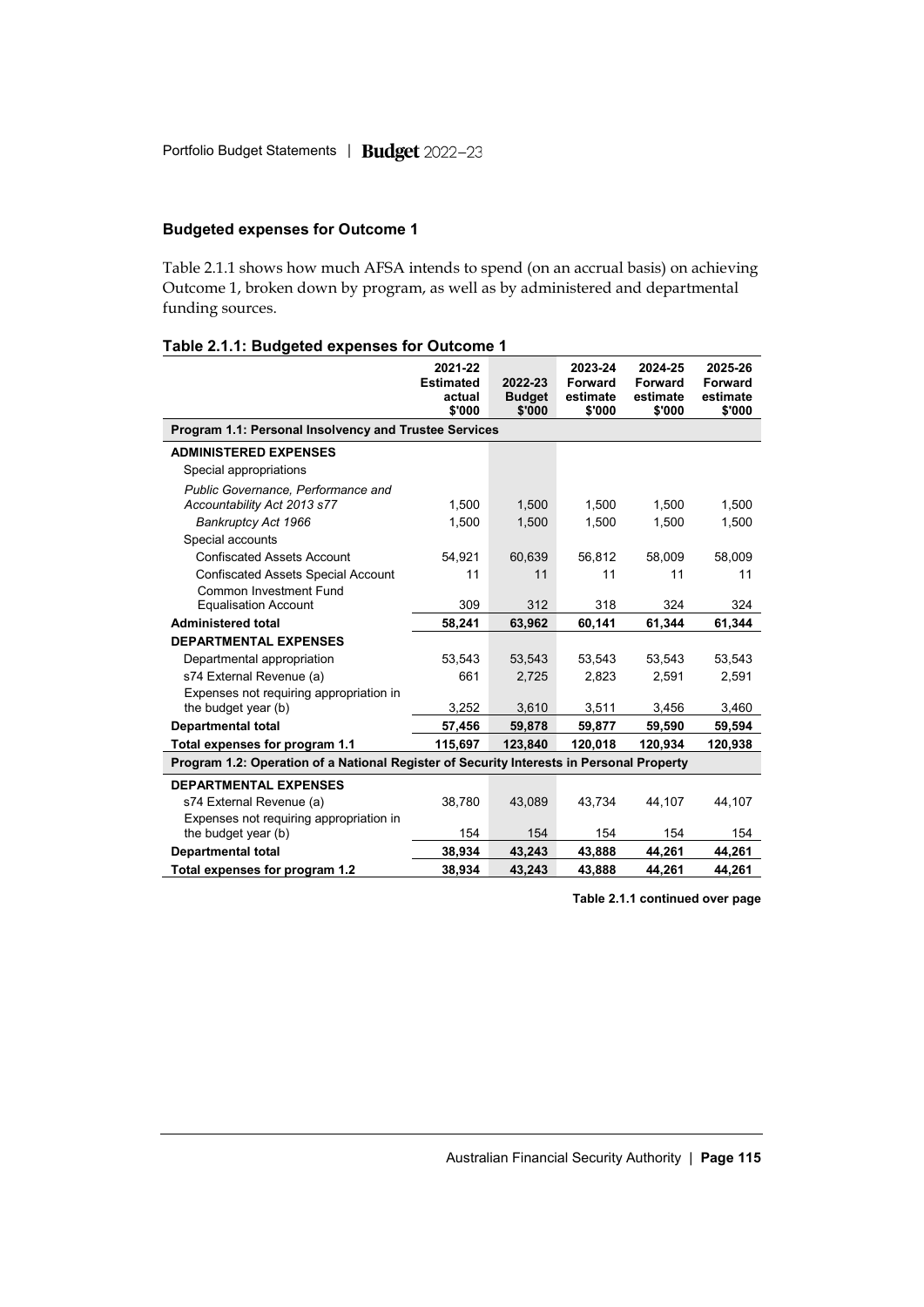|                                         | 2021-22<br><b>Estimated</b><br>actual<br>\$'000 | 2022-23<br><b>Budget</b><br>\$'000 | 2023-24<br>Forward<br>estimate<br>\$'000 | 2024-25<br>Forward<br>estimate<br>\$'000 | 2025-26<br>Forward<br>estimate<br>\$'000 |
|-----------------------------------------|-------------------------------------------------|------------------------------------|------------------------------------------|------------------------------------------|------------------------------------------|
| Outcome 1: Totals by appropriation type |                                                 |                                    |                                          |                                          |                                          |
| <b>ADMINISTERED EXPENSES</b>            |                                                 |                                    |                                          |                                          |                                          |
| Special appropriations                  | 3,000                                           | 3,000                              | 3,000                                    | 3.000                                    | 3,000                                    |
| Special accounts                        | 55,241                                          | 60,962                             | 57,141                                   | 58.344                                   | 58,344                                   |
| <b>Administered total</b>               | 58,241                                          | 63.962                             | 60,141                                   | 61.344                                   | 61,344                                   |
| <b>DEPARTMENTAL EXPENSES</b>            |                                                 |                                    |                                          |                                          |                                          |
| Departmental appropriation              | 53,543                                          | 53,543                             | 53,543                                   | 53,543                                   | 53,543                                   |
| s74 External Revenue (a)                | 39.441                                          | 45.814                             | 46.557                                   | 46.698                                   | 46.698                                   |
| Expenses not requiring appropriation in |                                                 |                                    |                                          |                                          |                                          |
| the budget year (b)                     | 3,406                                           | 3,764                              | 3,665                                    | 3,610                                    | 3,614                                    |
| <b>Departmental total</b>               | 96,390                                          | 103,121                            | 103,765                                  | 103,851                                  | 103,855                                  |
| <b>Total expenses for Outcome 1</b>     | 154,631                                         | 167,083                            | 163,906                                  | 165,195                                  | 165,199                                  |
|                                         | 2021-22                                         | 2022-23                            |                                          |                                          |                                          |

#### **Table 2.1.1: Budgeted expenses for Outcome 1 (continued)**

Average staffing level (number) 410 462 (a) Estimated expenses incurred in relation to receipts retained under section 74 of the *Public Governance, Performance and Accountability Act 2013*.

(b) Expenses not requiring appropriation in the Budget year are made up of depreciation expenses,

amortisation expenses, make good expenses, audit fees, and leasehold principal repayment amounts. Note: Departmental appropriation splits and totals are indicative estimates and may change in the course of the budget year as government priorities change.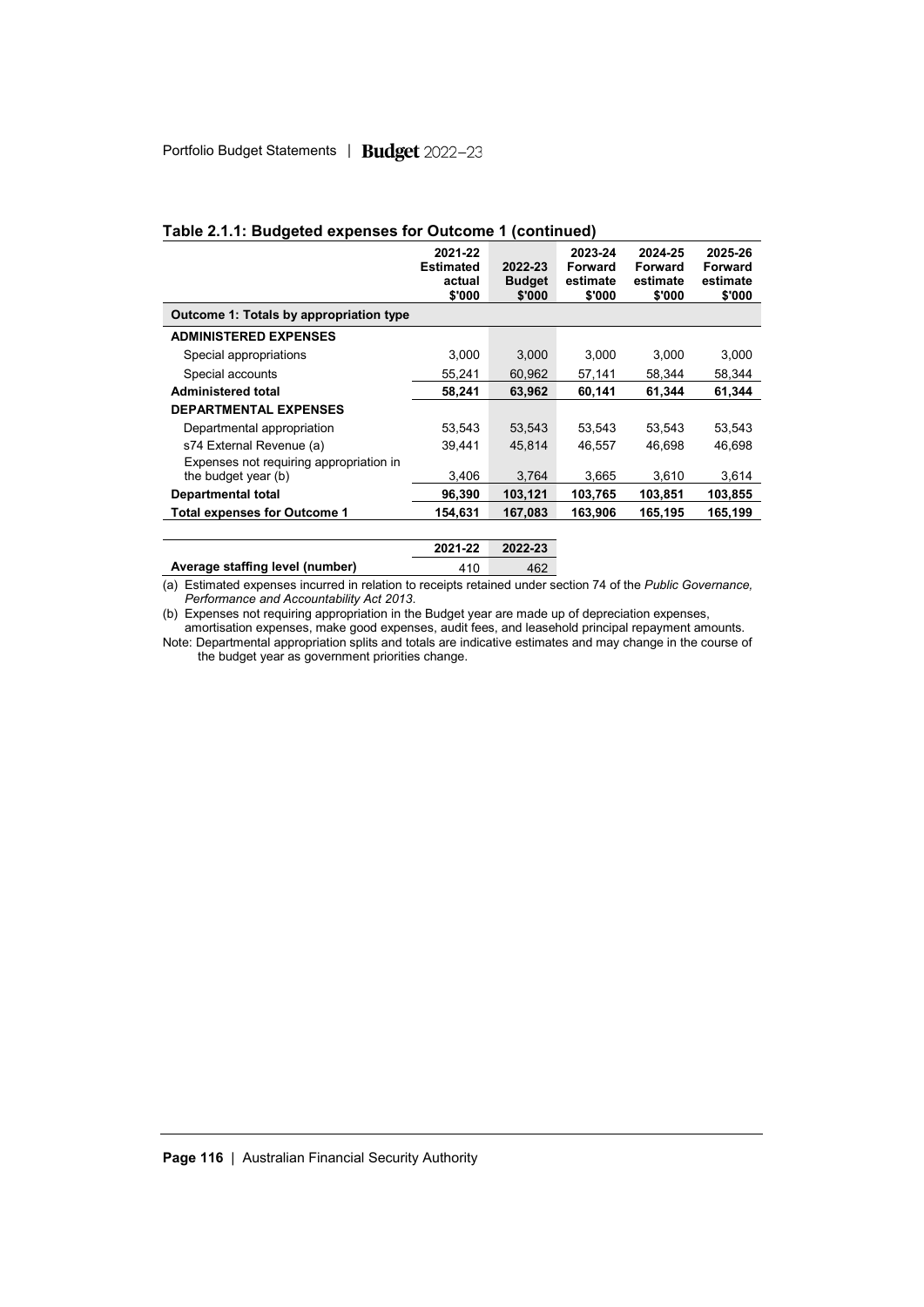#### **Performance measure for Outcome 1**

Table 2.1.2 details the performance measures for each program associated with Outcome 1. It also provides the related key activities as expressed in the current corporate plan, which provides further detail about the delivery of the activities related to the program, the context in which these activities are delivered and how the performance of these activities will be measured. Where relevant, details of 2022-23 Budget measures that have created new programs or materially changed existing programs are provided.

#### **Table 2.1.2: Performance measure for Outcome 1**

#### **Program 1.1: Personal Insolvency and Trustee Services**

We offer unique and specific expertise in personal insolvency and trustee services which the community, business sectors and government rely on.

Our strong industry experience in the administration of insolvent estates upholds the integrity of the personal insolvency system. We deliver value to creditors by performing our functions in a commercially sound way. Our collaborative approach, depth of industry-specific knowledge and strong stakeholder relationships inform our better practice trustee services.

We seek to create an environment that minimises harm caused by significant non-compliance with the law or a failure by the regulated community to adhere to an expected standard of behaviour.

| Key activities (a)      | Regulating firmly and fairly<br>Providing world-class government services                                |                                                                                                                                                            |  |  |  |
|-------------------------|----------------------------------------------------------------------------------------------------------|------------------------------------------------------------------------------------------------------------------------------------------------------------|--|--|--|
| Year                    | <b>Performance measures</b>                                                                              | <b>Expected performance results</b>                                                                                                                        |  |  |  |
| Current year<br>2021-22 | Minimising harm                                                                                          | Target: Firm and fair compliance<br>outcomes<br>Assessment: On track                                                                                       |  |  |  |
|                         | Managing compliance and promoting<br>awareness                                                           | Target: Effective action taken to<br>manage compliance<br>Assessment: On track                                                                             |  |  |  |
|                         | Influencing behaviours                                                                                   | Target: Effective action taken to<br>respond to emerging issues and<br>improve the understanding of<br>compliance responsibilities<br>Assessment: On track |  |  |  |
|                         | Effective and efficient services                                                                         | Target: Improved user satisfaction and<br>reduced effort<br>Assessment: On track                                                                           |  |  |  |
|                         | Effective and efficient management of<br>assets held by the Official Trustee                             | Target: Effective action taken to<br>maximise return on assets<br>Assessment: On track                                                                     |  |  |  |
|                         | Payment services – proportion of<br>distribution to creditor paid within three<br>months of last receipt | Target: $\geq 80$ per cent<br>Assessment: On track                                                                                                         |  |  |  |
|                         | Quality information                                                                                      | Target: Effective action taken to digitise<br>and improve information services<br>Assessment: On track                                                     |  |  |  |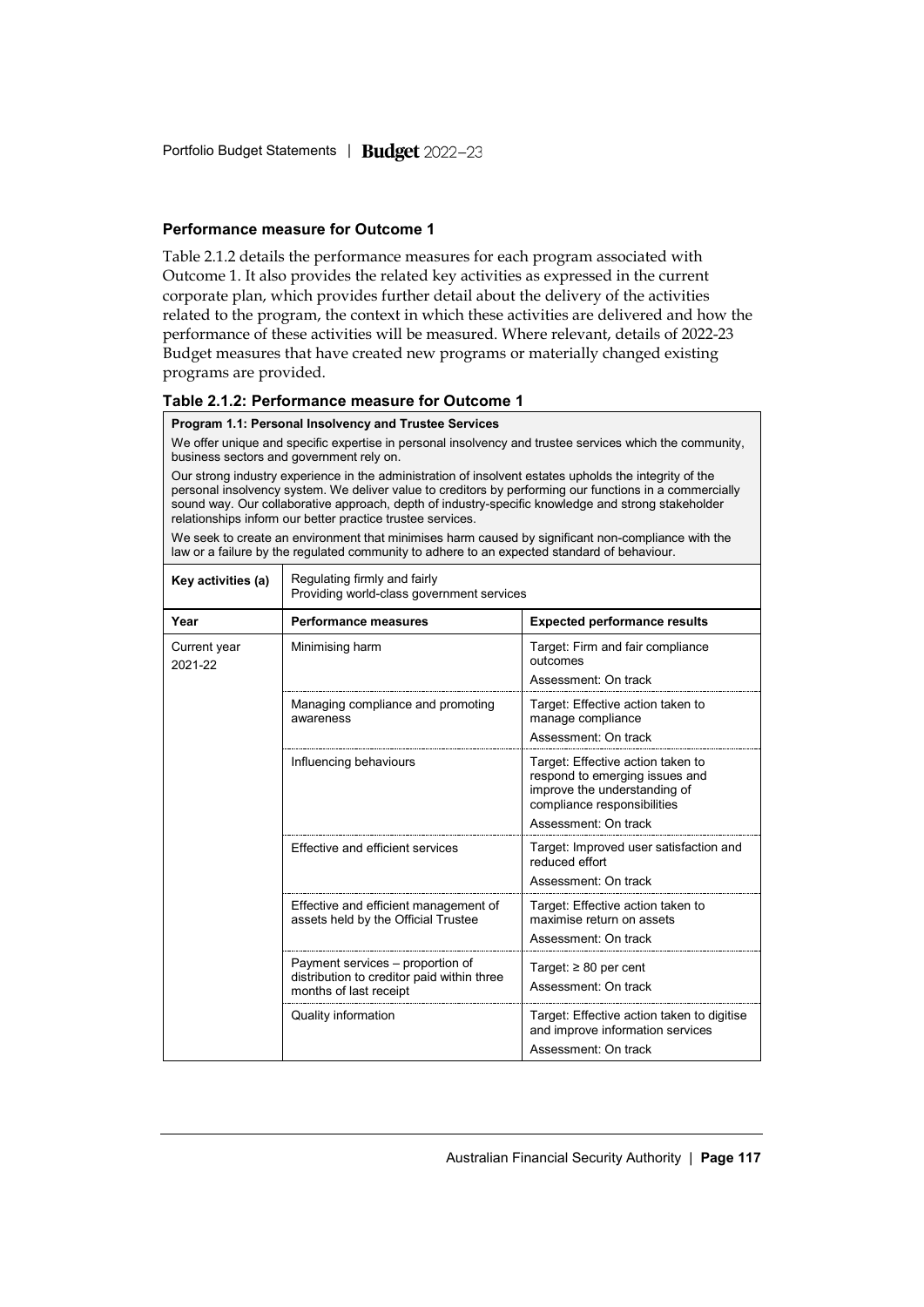| Program 1.1: Personal Insolvency and Trustee Services                   |                                                                                                                                                                                                                                                                                                                                                                                                                 |                                                                                                                            |  |  |
|-------------------------------------------------------------------------|-----------------------------------------------------------------------------------------------------------------------------------------------------------------------------------------------------------------------------------------------------------------------------------------------------------------------------------------------------------------------------------------------------------------|----------------------------------------------------------------------------------------------------------------------------|--|--|
| Year                                                                    | <b>Performance measures</b>                                                                                                                                                                                                                                                                                                                                                                                     | <b>Expected performance results</b>                                                                                        |  |  |
| Current year<br>2021-22<br>(continued)                                  | Online services availability                                                                                                                                                                                                                                                                                                                                                                                    | Target: $\geq 99$ per cent (excluding<br>publicised maintenance periods)<br>Assessment: On track                           |  |  |
| Year                                                                    | Performance measures                                                                                                                                                                                                                                                                                                                                                                                            | <b>Planned performance results</b>                                                                                         |  |  |
| Budget year                                                             | Minimising harm                                                                                                                                                                                                                                                                                                                                                                                                 | Firm and fair compliance outcomes                                                                                          |  |  |
| 2022-23                                                                 | Managing compliance and promoting<br>awareness                                                                                                                                                                                                                                                                                                                                                                  | Effective action taken to manage<br>compliance                                                                             |  |  |
| Influencing behaviours                                                  |                                                                                                                                                                                                                                                                                                                                                                                                                 | Effective action taken to respond to<br>emerging issues and improve the<br>understanding of compliance<br>responsibilities |  |  |
|                                                                         | Improved user satisfaction and reduced<br>effort                                                                                                                                                                                                                                                                                                                                                                |                                                                                                                            |  |  |
|                                                                         | Effective and efficient management of<br>assets held by the Official Trustee                                                                                                                                                                                                                                                                                                                                    | Effective action taken to maximise<br>return on assets                                                                     |  |  |
|                                                                         | Payment services – proportion of<br>distribution to creditor paid within three<br>months of last receipt                                                                                                                                                                                                                                                                                                        | $\geq 80$ per cent                                                                                                         |  |  |
|                                                                         | Quality information                                                                                                                                                                                                                                                                                                                                                                                             | Effective action taken to digitise and<br>improve information services                                                     |  |  |
|                                                                         | Online services availability                                                                                                                                                                                                                                                                                                                                                                                    | $\geq$ 99 per cent (excluding publicised<br>maintenance periods)                                                           |  |  |
| <b>Forward estimates</b><br>As per 2022-23<br>As per 2022-23<br>2023-26 |                                                                                                                                                                                                                                                                                                                                                                                                                 |                                                                                                                            |  |  |
|                                                                         | Program 1.2: Operation of a National Register of Security Interests in Personal Property                                                                                                                                                                                                                                                                                                                        |                                                                                                                            |  |  |
|                                                                         | Our expertise in combining industry knowledge, legal and financial acumen, technology and a client-<br>centred approach supports the operation of the personal property securities system in Australia.                                                                                                                                                                                                         |                                                                                                                            |  |  |
|                                                                         | The application of this expertise enables us to deliver innovative solutions in response to the needs of our<br>users and stakeholders. Our working knowledge of personal property securities law and experience in<br>making informed administrative decisions foster confidence in the personal property securities system<br>and support financial risk management and access to finance within the economy. |                                                                                                                            |  |  |
|                                                                         | We seek to create an environment that minimises harm caused by significant non-compliance with the<br>law or a failure by the regulated community to adhere to an expected standard of behaviour.                                                                                                                                                                                                               |                                                                                                                            |  |  |
| Key activities                                                          | Regulating firmly and fairly<br>Providing world-class government services                                                                                                                                                                                                                                                                                                                                       |                                                                                                                            |  |  |
| Year                                                                    | Performance measures                                                                                                                                                                                                                                                                                                                                                                                            | <b>Expected performance results</b>                                                                                        |  |  |
| Current year<br>2021-22                                                 | Minimising harm                                                                                                                                                                                                                                                                                                                                                                                                 | Target: Firm and fair compliance<br>outcomes                                                                               |  |  |
|                                                                         |                                                                                                                                                                                                                                                                                                                                                                                                                 | Assessment: On track                                                                                                       |  |  |
|                                                                         | Managing compliance and promoting<br>awareness                                                                                                                                                                                                                                                                                                                                                                  | Target: Effective action taken to<br>manage compliance                                                                     |  |  |
|                                                                         |                                                                                                                                                                                                                                                                                                                                                                                                                 | Assessment: On track                                                                                                       |  |  |

**Table 2.1.2: Performance measure for Outcome 1**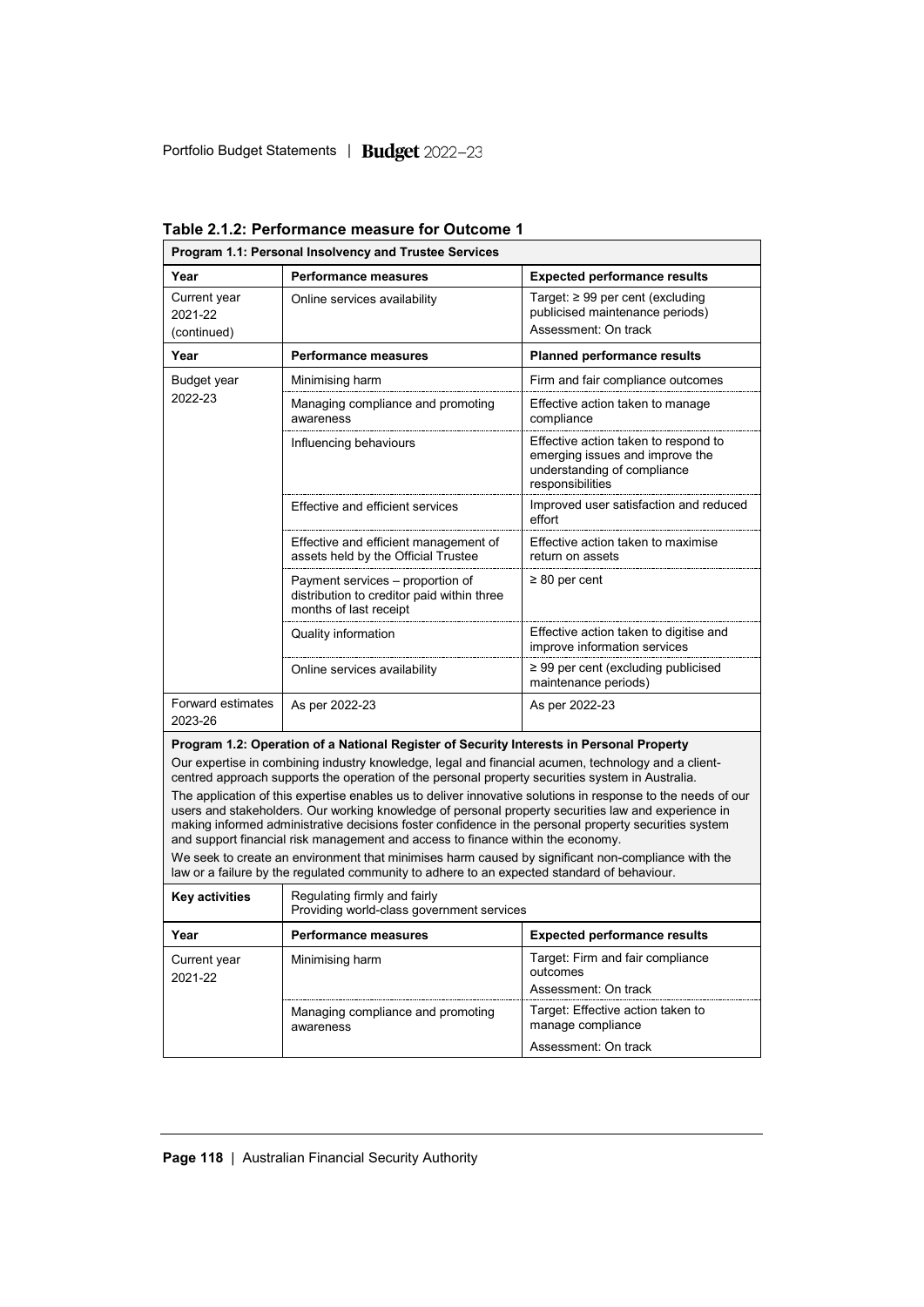| Program 1.2: Operation of a National Register of Security Interests in Personal Property |                                                |                                                                                                                                                            |  |  |
|------------------------------------------------------------------------------------------|------------------------------------------------|------------------------------------------------------------------------------------------------------------------------------------------------------------|--|--|
| Year                                                                                     | Performance measures                           | <b>Expected performance results</b>                                                                                                                        |  |  |
| Current year<br>2021-22<br>(continued)                                                   | Influencing behaviours                         | Target: Effective action taken to<br>respond to emerging issues and<br>improve the understanding of<br>compliance responsibilities<br>Assessment: On track |  |  |
|                                                                                          | Effective and efficient services               | Target: Improved user satisfaction and<br>reduced effort<br>Assessment: On track                                                                           |  |  |
|                                                                                          | Quality information                            | Target: Effective action taken to digitise<br>and improve information services<br>Assessment: On track                                                     |  |  |
|                                                                                          | Online services availability                   | Target: $\geq 99$ per cent (excluding<br>publicised maintenance periods)<br>Assessment: On track                                                           |  |  |
| Year                                                                                     | <b>Performance measures</b>                    | <b>Planned performance results</b>                                                                                                                         |  |  |
| Budget year                                                                              | Minimising harm                                | Firm and fair compliance outcomes                                                                                                                          |  |  |
| 2022-23                                                                                  |                                                |                                                                                                                                                            |  |  |
|                                                                                          | Managing compliance and promoting<br>awareness | Effective action taken to manage<br>compliance                                                                                                             |  |  |
|                                                                                          | Influencing behaviours                         | Effective action taken to respond to<br>emerging issues and improve the<br>understanding of compliance<br>responsibilities                                 |  |  |
|                                                                                          | Effective and efficient services               | Improved user satisfaction and reduced<br>effort                                                                                                           |  |  |
|                                                                                          | Quality information                            | Effective action taken to digitise and<br>improve information services                                                                                     |  |  |
|                                                                                          | Online services availability                   | $\geq$ 99 per cent (excluding publicised<br>maintenance periods)                                                                                           |  |  |

**Table 2.1.2: Performance measure for Outcome 1**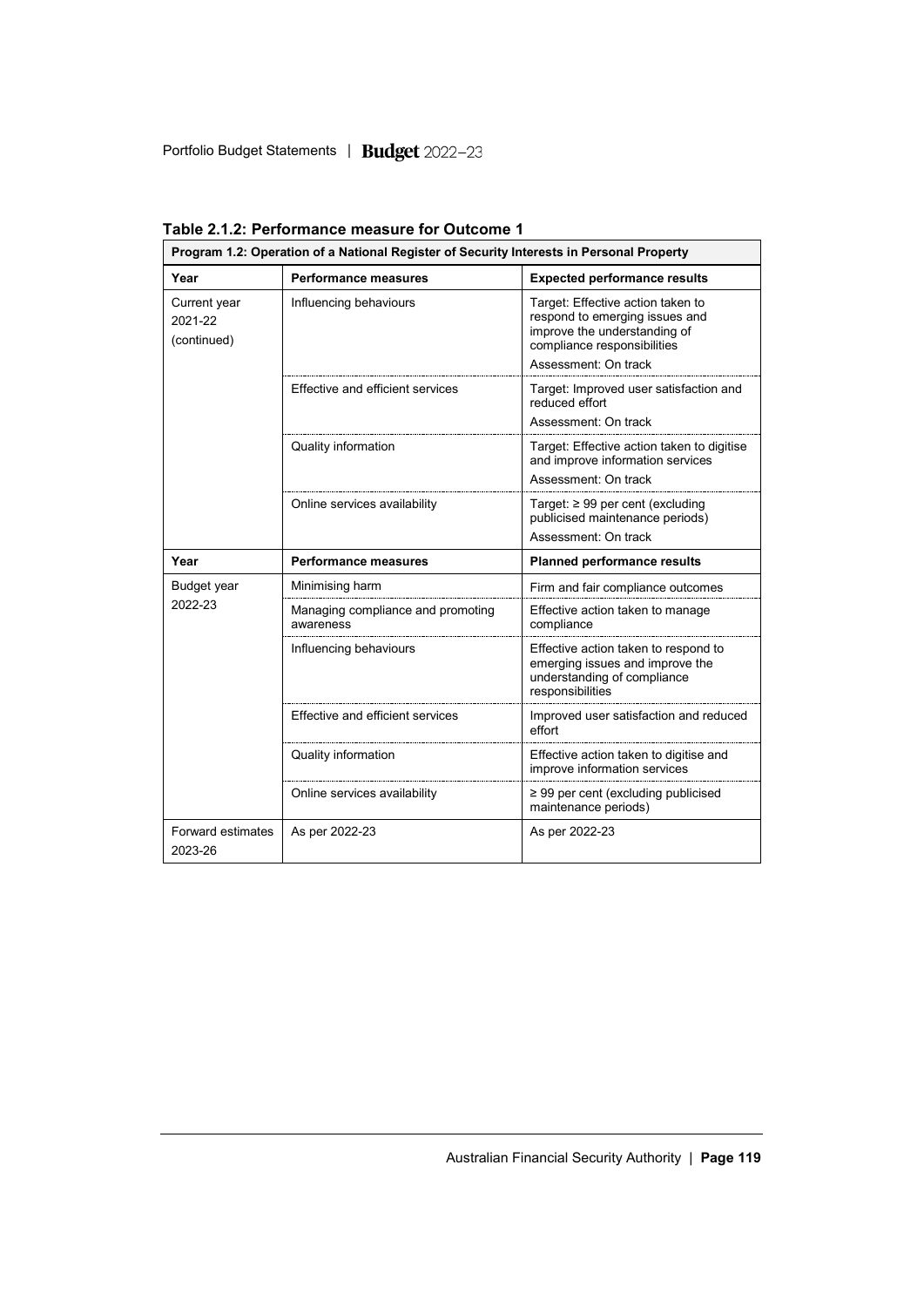# **Section 3: Budgeted financial statements**

Section 3 presents budgeted financial statements which provide a comprehensive snapshot of entity finances for the 2022-23 budget year, including the impact of budget measures and resourcing on financial statements.

# **3.1 Budgeted financial statements**

## **3.1.1 Differences between entity resourcing and financial statements**

There is no material difference between the entity resourcing and financial statements.

## **3.1.2 Explanatory notes and analysis of budgeted financial statements**

The 2022-23 Budget provides a demand-driven funding model for AFSA through a resource agreement with the Department of Finance. AFSA's Personal Insolvency and Trustee Services program is primarily funded through annual appropriations for operating costs and capital replacements. The amount of appropriation AFSA receives is correlated with revenue AFSA earns from fees and charges, however in the 2022-23 Budget, AFSA's appropriation is expected to exceed the revenue earnt due to ongoing impacts of COVID-19. A workload funding model usually provides the basis for supported appropriation levels and includes revenue forecasts for fee-paying and levy-funded activities. The model is presented for approval to the Department of Finance on an annual basis, however the 2022-23 Budget has been prepared on historical funding levels due to the uncertainty in revenue forecasts.

Since January 2012, AFSA has administered the national Personal Property Securities Register (PPSR) under the *Personal Property Securities Act 2009*. AFSA retains fees and charges raised to fund the PPSR function under a cost-recovery arrangement approved by government. AFSA has operational responsibility for the administration of PPSR, which includes allowances for future replacement of PPSR assets and capital expenditure for improved service delivery capability as requested by stakeholders.

#### **Administered**

Changes in revenue over the budget and forward years are in recognition of changes in bankruptcy workloads.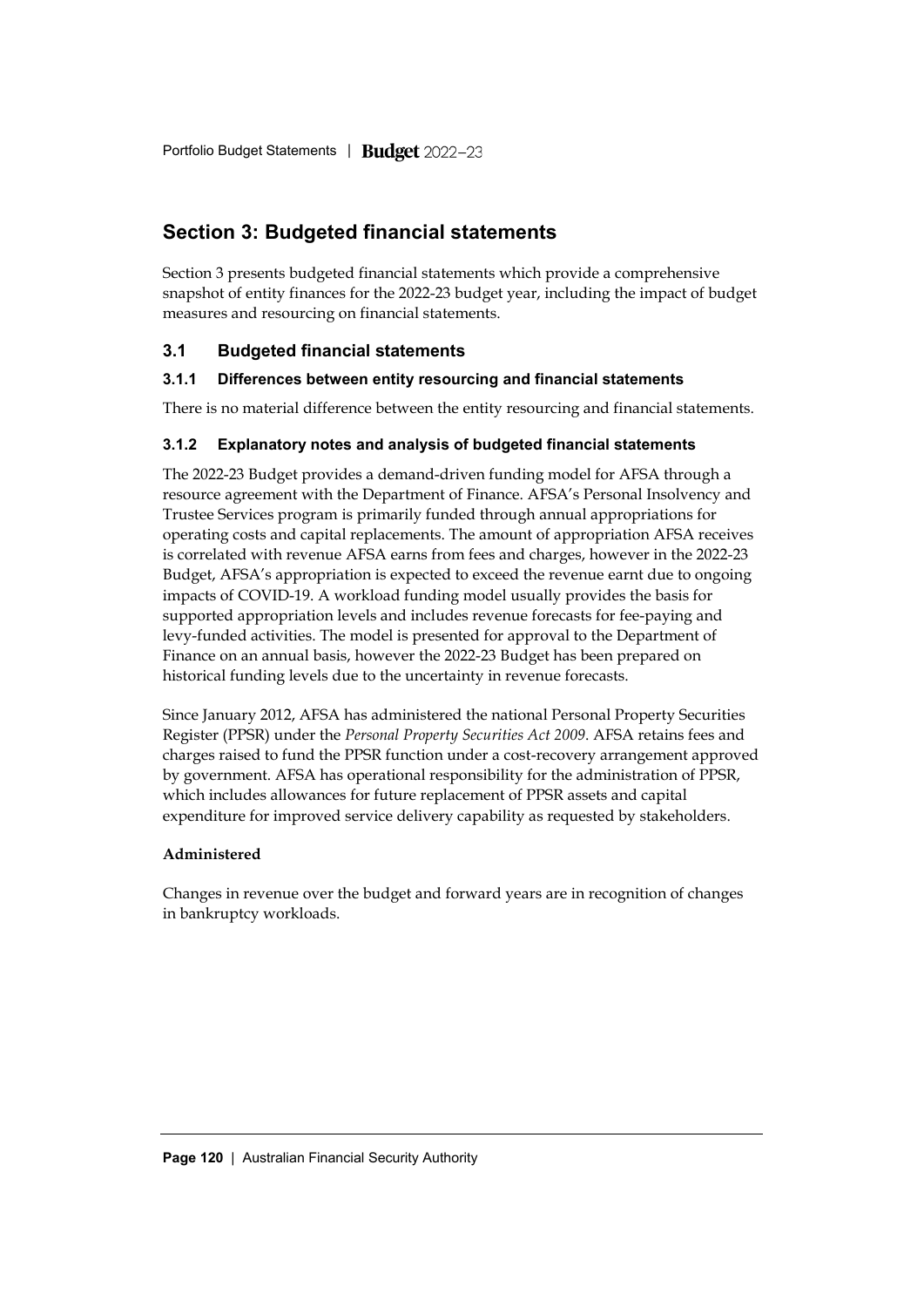#### **3.2. Budgeted financial statements tables**

#### **Table 3.1: Comprehensive income statement (showing net cost of services) for the period ended 30 June**

| \$'000<br>\$'000<br>\$'000<br>\$'000<br><b>EXPENSES</b><br>46,042<br>55,934<br>Employee benefits<br>53,585<br>54,747<br>38.370<br>35,915<br>35,052<br>34.379<br><b>Suppliers</b><br>11,684<br>13,370<br>13,762<br>13,382<br>Depreciation and amortisation (a)<br>Finance costs<br>294<br>251<br>204<br>156<br>96,390<br>103,121<br>103,765<br>103,851<br><b>Total expenses</b><br>LESS:<br><b>OWN-SOURCE INCOME</b><br>Own-source revenue | \$'000<br>57,111<br>33,349<br>13,245<br>150<br>103,855 |
|-------------------------------------------------------------------------------------------------------------------------------------------------------------------------------------------------------------------------------------------------------------------------------------------------------------------------------------------------------------------------------------------------------------------------------------------|--------------------------------------------------------|
|                                                                                                                                                                                                                                                                                                                                                                                                                                           |                                                        |
|                                                                                                                                                                                                                                                                                                                                                                                                                                           |                                                        |
|                                                                                                                                                                                                                                                                                                                                                                                                                                           |                                                        |
|                                                                                                                                                                                                                                                                                                                                                                                                                                           |                                                        |
|                                                                                                                                                                                                                                                                                                                                                                                                                                           |                                                        |
|                                                                                                                                                                                                                                                                                                                                                                                                                                           |                                                        |
|                                                                                                                                                                                                                                                                                                                                                                                                                                           |                                                        |
|                                                                                                                                                                                                                                                                                                                                                                                                                                           |                                                        |
|                                                                                                                                                                                                                                                                                                                                                                                                                                           |                                                        |
|                                                                                                                                                                                                                                                                                                                                                                                                                                           |                                                        |
| Sale of goods and rendering of services<br>44,614<br>45,580<br>46,323<br>46,464                                                                                                                                                                                                                                                                                                                                                           | 46,464                                                 |
| Other<br>80<br>80<br>80<br>80                                                                                                                                                                                                                                                                                                                                                                                                             | 80                                                     |
| Total own-source revenue<br>44.694<br>45.660<br>46,403<br>46.544                                                                                                                                                                                                                                                                                                                                                                          | 46.544                                                 |
| Gains                                                                                                                                                                                                                                                                                                                                                                                                                                     |                                                        |
| 308<br>Other<br>308<br>308<br>308                                                                                                                                                                                                                                                                                                                                                                                                         | 308                                                    |
| 308<br>308<br>308<br>308<br><b>Total gains</b>                                                                                                                                                                                                                                                                                                                                                                                            | 308                                                    |
| Total own-source income<br>45,002<br>45,968<br>46,711<br>46,852                                                                                                                                                                                                                                                                                                                                                                           | 46,852                                                 |
| Net (cost of)/contribution by services<br>(51, 388)<br>(57, 153)<br>(57, 054)<br>(56, 999)                                                                                                                                                                                                                                                                                                                                                | (57,003)                                               |
| Revenue from government<br>53,543<br>53,543<br>53,543<br>53,543                                                                                                                                                                                                                                                                                                                                                                           | 53,543                                                 |
| Surplus/(deficit) attributable to the<br><b>Australian Government</b><br>(3, 511)<br>2,155<br>(3,610)<br>(3, 456)                                                                                                                                                                                                                                                                                                                         | (3, 460)                                               |
| Total comprehensive income/(loss)<br>2,155<br>(3,610)<br>(3,511)<br>(3, 456)                                                                                                                                                                                                                                                                                                                                                              | (3, 460)                                               |
| Total comprehensive income/(loss)<br>attributable to the Australian<br>2,155<br>(3,610)<br>Government<br>(3,511)<br>(3, 456)<br>(3, 460)                                                                                                                                                                                                                                                                                                  |                                                        |

**Table 3.1 continued over page**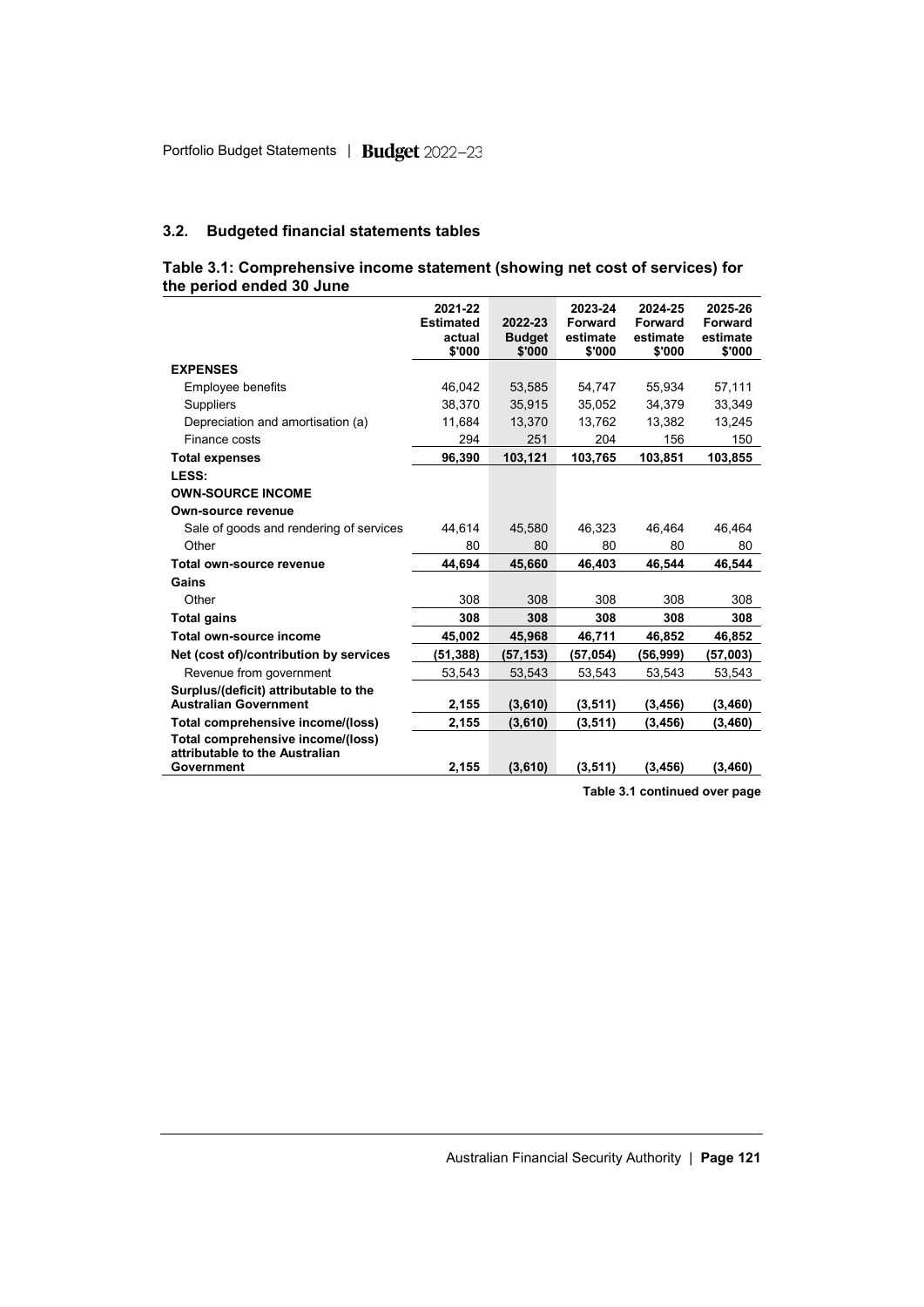#### **Table 3.1: Comprehensive income statement (showing net cost of services) for the period ended 30 June (continued)**

**Note: Impact of net cash appropriation arrangements**

|                                                                                                                                                     | 2021-22<br><b>Estimated</b><br>actual<br>\$'000 | 2022-23<br><b>Budget</b><br>\$'000 | 2023-24<br>Forward<br>estimate<br>\$'000 | 2024-25<br>Forward<br>estimate<br>\$'000 | 2025-26<br><b>Forward</b><br>estimate<br>\$'000 |
|-----------------------------------------------------------------------------------------------------------------------------------------------------|-------------------------------------------------|------------------------------------|------------------------------------------|------------------------------------------|-------------------------------------------------|
| Total comprehensive income/(loss) as<br>per statement of comprehensive                                                                              |                                                 |                                    |                                          |                                          |                                                 |
| income                                                                                                                                              | 2.155                                           | (3,610)                            | (3,511)                                  | (3,456)                                  | (3,460)                                         |
| plus: depreciation/amortisation of<br>assets funded through appropriations<br>(departmental capital budget funding<br>and/or equity injections) (a) | 2.954                                           | 3.503                              | 3.611                                    | 3.681                                    | 3.590                                           |
| plus: depreciation/amortisation<br>expenses for ROU assets (b)                                                                                      | 4.004                                           | 4,066                              | 4.066                                    | 3,655                                    | 3,429                                           |
| less: lease principal repayments (b)                                                                                                                | 3.706                                           | 3.959                              | 4.166                                    | 3.880                                    | 3,559                                           |
| Net cash operating surplus/(deficit)                                                                                                                | 5.407                                           |                                    |                                          |                                          |                                                 |

Prepared on Australian Accounting Standards basis.

(a) From 2010-11, the government introduced net cash appropriation arrangements where Bill 1 revenue appropriations for the depreciation/amortisation expenses of non-corporate Commonwealth entities (and select corporate Commonwealth entities) were replaced with a separate capital budget (the departmental capital budget, or DCB) provided through Bill 1 equity appropriations. For information regarding DCBs, refer to Table 3.5: Departmental capital budget statement.

(b) Applies to leases under AASB 16 Leases.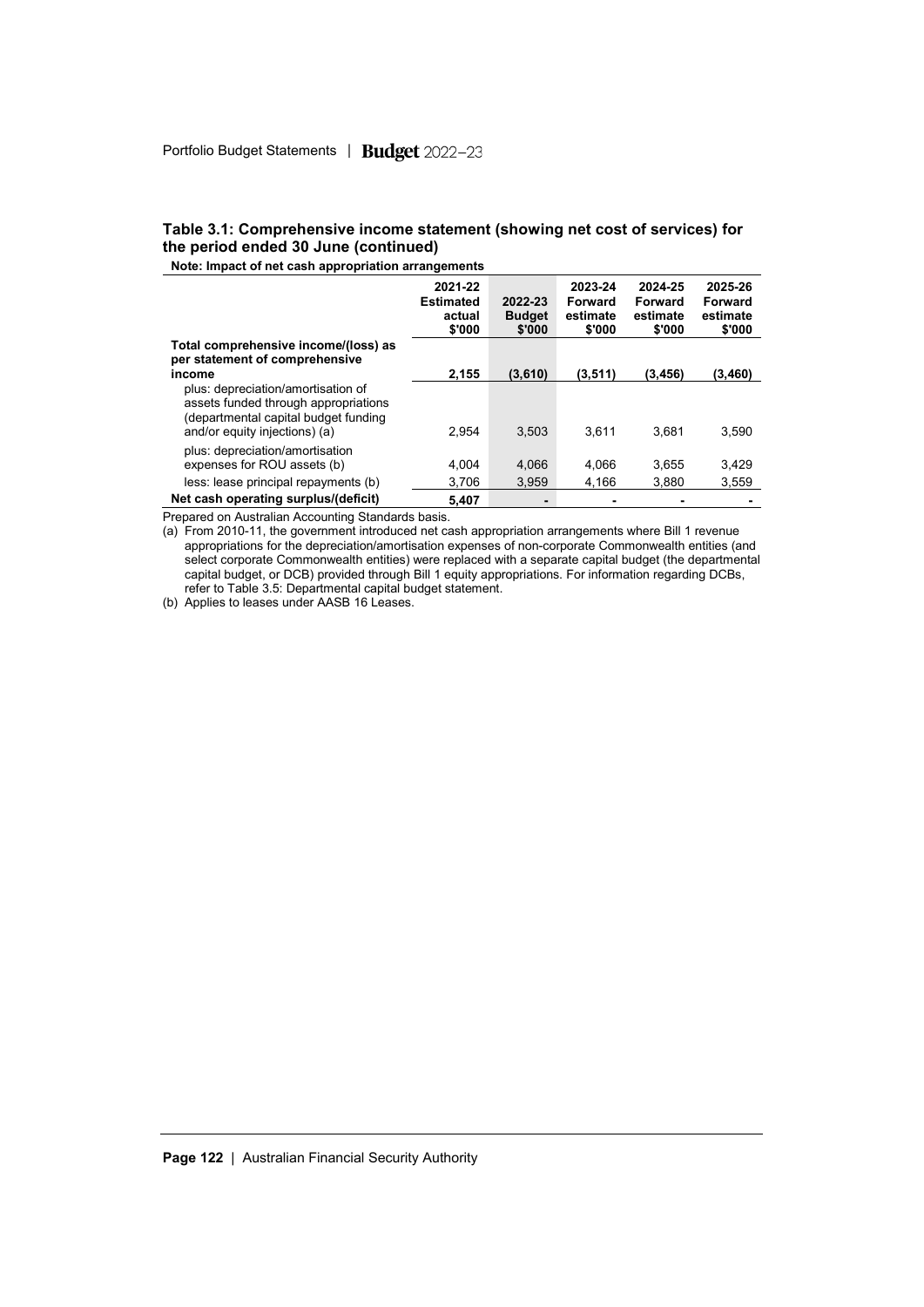|                                           | 2021-22          |                         | 2023-24            | 2024-25            | 2025-26            |
|-------------------------------------------|------------------|-------------------------|--------------------|--------------------|--------------------|
|                                           | <b>Estimated</b> | 2022-23                 | Forward            | <b>Forward</b>     | <b>Forward</b>     |
|                                           | actual<br>\$'000 | <b>Budget</b><br>\$'000 | estimate<br>\$'000 | estimate<br>\$'000 | estimate<br>\$'000 |
| <b>ASSETS</b>                             |                  |                         |                    |                    |                    |
| <b>Financial assets</b>                   |                  |                         |                    |                    |                    |
| Cash and cash equivalents                 | 3,244            | 3,403                   | 3,653              | 3,675              | 3,675              |
| Trade and other receivables               | 79,222           | 78,120                  | 77,349             | 76,855             | 76,572             |
| <b>Total financial assets</b>             | 82,466           | 81,523                  | 81,002             | 80,530             | 80,247             |
| <b>Non-financial assets</b>               |                  |                         |                    |                    |                    |
| Land and buildings                        | 29,817           | 23,562                  | 17,504             | 13,574             | 15,996             |
| Property, plant and equipment             | 10,280           | 8,461                   | 9,720              | 13,765             | 11,187             |
| Intangibles                               | 17,706           | 21,447                  | 21,307             | 16,633             | 20,437             |
| Other non-financial assets                | 3,971            | 3,971                   | 3,971              | 3,971              | 3,971              |
| <b>Total non-financial assets</b>         | 61,774           | 57,441                  | 52,502             | 47,943             | 51,591             |
| <b>Total assets</b>                       | 144,240          | 138,964                 | 133,504            | 128,473            | 131,838            |
| <b>LIABILITIES</b>                        |                  |                         |                    |                    |                    |
| <b>Payables</b>                           |                  |                         |                    |                    |                    |
| <b>Suppliers</b>                          | 4,179            | 4,179                   | 4,179              | 4,179              | 4,179              |
| Other payables                            | 1,491            | 1,491                   | 1,491              | 1,491              | 1,491              |
| <b>Total payables</b>                     | 5,670            | 5,670                   | 5,670              | 5,670              | 5,670              |
| <b>Interest-bearing liabilities</b>       |                  |                         |                    |                    |                    |
| Leases                                    | 27,901           | 22,467                  | 16,749             | 11,405             | 14,461             |
| <b>Total interest-bearing liabilities</b> | 27,901           | 22,467                  | 16,749             | 11,405             | 14,461             |
| <b>Provisions</b>                         |                  |                         |                    |                    |                    |
| Employee provisions                       | 15,067           | 15,067                  | 15,067             | 15,067             | 15,067             |
| Other provisions                          | 1,075            | 1,095                   | 1,116              | 1,137              | 1,158              |
| <b>Total provisions</b>                   | 16,142           | 16,162                  | 16,183             | 16,204             | 16,225             |
| <b>Total liabilities</b>                  | 49,713           | 44,299                  | 38,602             | 33,279             | 36,356             |
| <b>Net assets</b>                         | 94,527           | 94,665                  | 94,902             | 95,194             | 95,482             |
| EQUITY (a)                                |                  |                         |                    |                    |                    |
| <b>Parent entity interest</b>             |                  |                         |                    |                    |                    |
| Contributed equity                        | (37, 148)        | (33, 400)               | (29, 652)          | (25, 904)          | (22, 156)          |
| Reserves                                  | 6,064            | 6,064                   | 6,064              | 6,064              | 6,064              |
| Retained surplus (accumulated             |                  |                         |                    |                    |                    |
| deficit)                                  | 125,611          | 122,001                 | 118,490            | 115,034            | 111,574            |
| <b>Total parent entity interest</b>       | 94,527           | 94,665                  | 94,902             | 95,194             | 95,482             |
| <b>Total equity</b>                       | 94,527           | 94,665                  | 94,902             | 95,194             | 95,482             |

# **Table 3.2: Budgeted departmental balance sheet (as at 30 June)**

Prepared on Australian Accounting Standards basis.

(a) 'Equity' is the residual interest in assets after deduction of liabilities.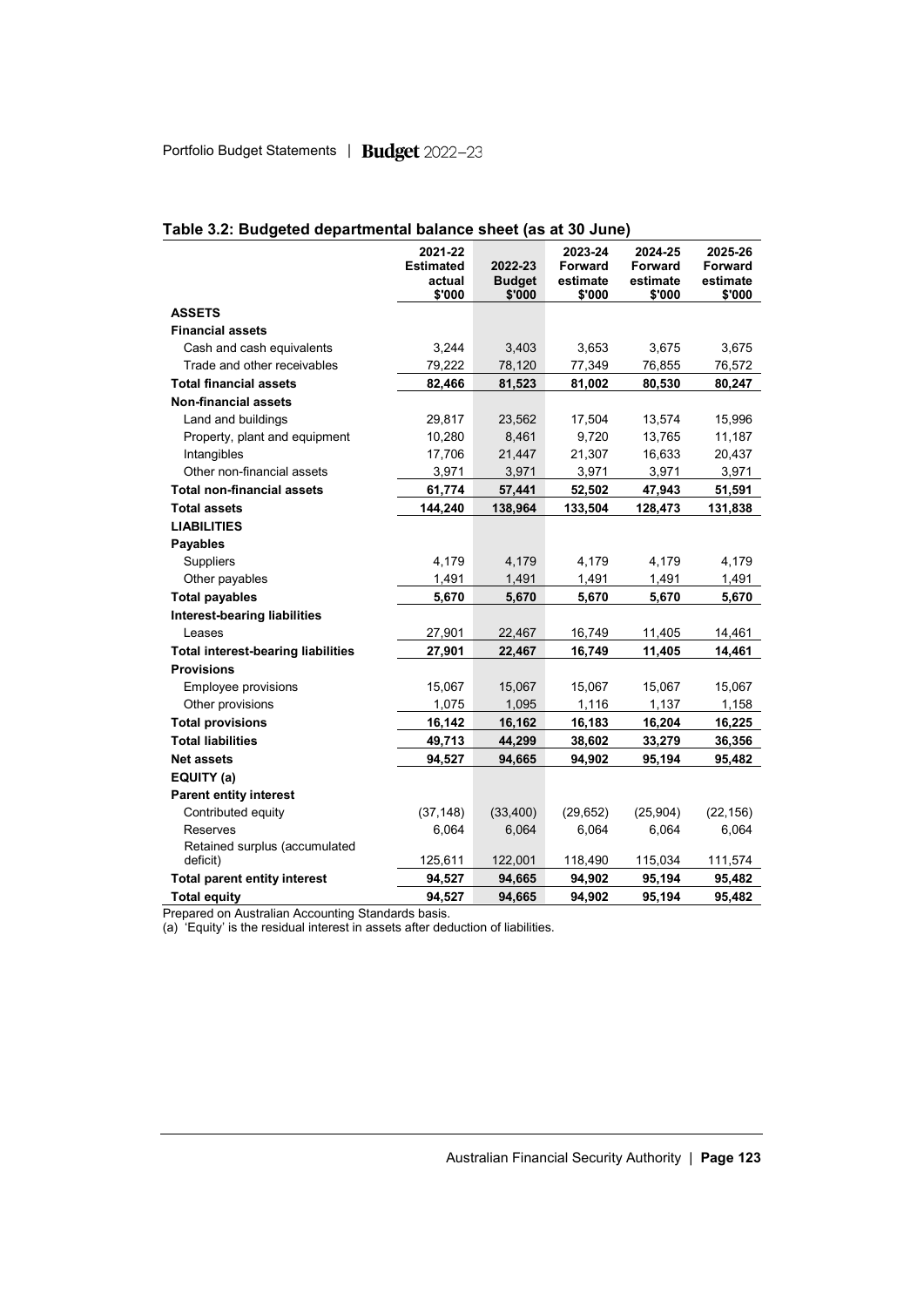| Table 3.3: Departmental statement of changes in equity - summary of<br>movement (budget year 2022-23) |       |             |  |
|-------------------------------------------------------------------------------------------------------|-------|-------------|--|
|                                                                                                       | Asset | Contributed |  |

|                                                                     | <b>Retained</b><br>earnings<br>\$'000 | revaluation<br>reserve<br>\$'000 | equity/<br>capital<br>\$'000 | Total<br>equity<br>\$'000 |
|---------------------------------------------------------------------|---------------------------------------|----------------------------------|------------------------------|---------------------------|
| Opening balance as at 1 July 2022                                   |                                       |                                  |                              |                           |
| Balance carried forward from previous<br>period                     | 125,611                               | 6.064                            | (37,148)                     | 94,527                    |
| <b>Adjusted opening balance</b>                                     | 125,611                               | 6,064                            | (37, 148)                    | 94,527                    |
| <b>Comprehensive income</b>                                         |                                       |                                  |                              |                           |
| Surplus/(deficit) for the period                                    | (3,610)                               |                                  |                              | (3,610)                   |
| Total comprehensive income                                          | (3,610)                               |                                  |                              | (3,610)                   |
| <b>Transactions with owners</b>                                     |                                       |                                  |                              |                           |
| <b>Contributions by owners</b>                                      |                                       |                                  |                              |                           |
| Departmental capital budget (DCB)                                   |                                       |                                  | 3.748                        | 3,748                     |
| Sub-total transactions with owners                                  |                                       |                                  | 3,748                        | 3,748                     |
| Estimated closing balance as at 30 June                             |                                       |                                  |                              |                           |
| 2023                                                                | 122.001                               | 6.064                            | (33,400)                     | 94,665                    |
| Closing balance attributable to the<br><b>Australian Government</b> | 122,001                               | 6.064                            | (33,400)                     | 94,665                    |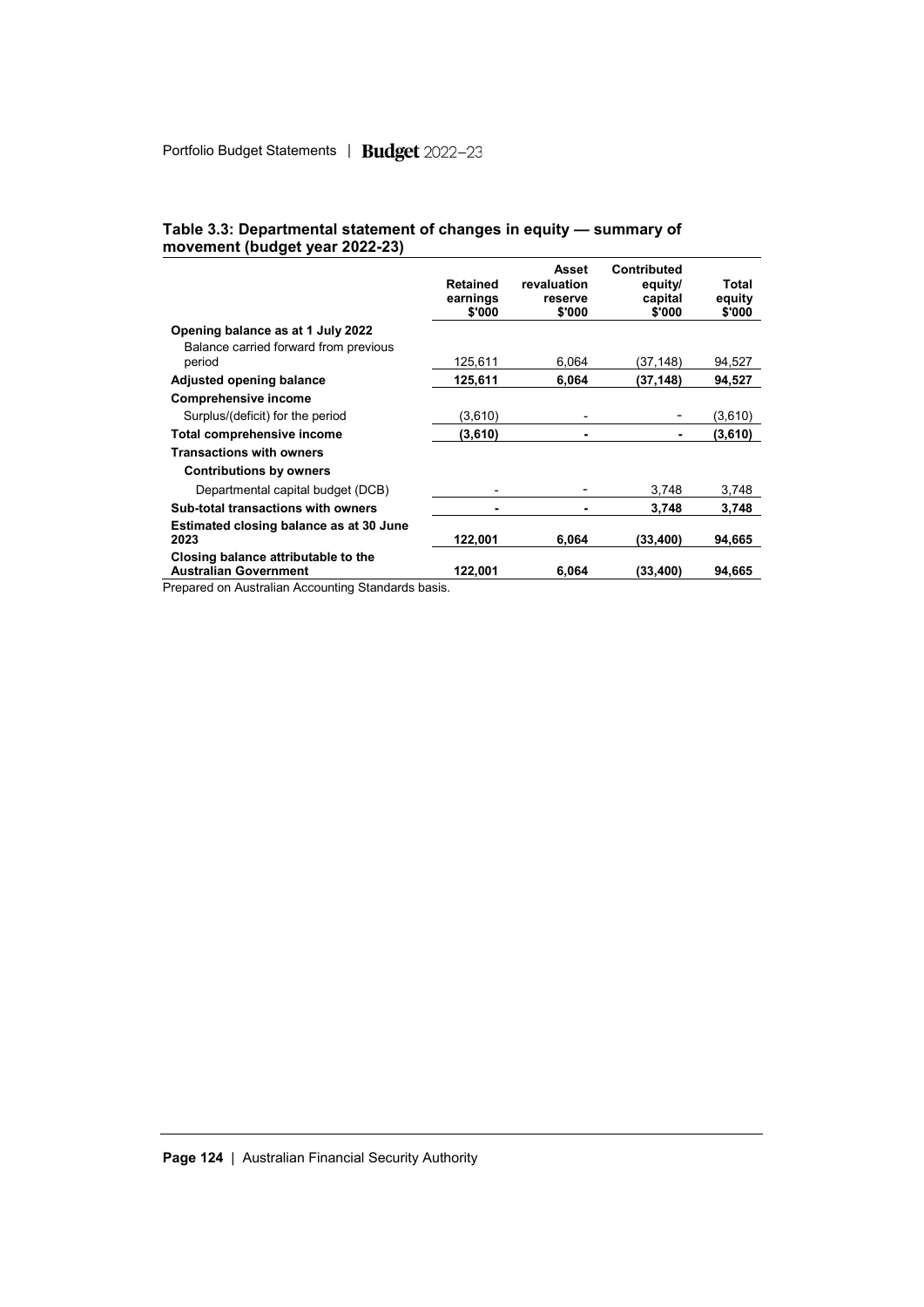|                                                                       | 2021-22<br><b>Estimated</b><br>actual | 2022-23<br><b>Budget</b> | 2023-24<br><b>Forward</b><br>estimate | 2024-25<br><b>Forward</b><br>estimate | 2025-26<br>Forward<br>estimate |
|-----------------------------------------------------------------------|---------------------------------------|--------------------------|---------------------------------------|---------------------------------------|--------------------------------|
|                                                                       | \$'000                                | \$'000                   | \$'000                                | \$'000                                | \$'000                         |
| <b>OPERATING ACTIVITIES</b>                                           |                                       |                          |                                       |                                       |                                |
| Cash received                                                         |                                       |                          |                                       |                                       |                                |
| Appropriations                                                        | 54,763                                | 54,645                   | 54,314                                | 54,037                                | 53,826                         |
| Sale of goods and rendering of services                               | 44,614                                | 45,580                   | 46,323                                | 46,464                                | 46,464                         |
| Other                                                                 | 80                                    | 80                       | 80                                    | 80                                    | 80                             |
| <b>Total cash received</b>                                            | 99,457                                | 100,305                  | 100,717                               | 100,581                               | 100,370                        |
| Cash used                                                             |                                       |                          |                                       |                                       |                                |
| Employees                                                             | 46,042                                | 53,585                   | 54,747                                | 55,934                                | 57,111                         |
| Suppliers                                                             | 38,062                                | 35,607                   | 34,744                                | 34,071                                | 33,041                         |
| Interest payments on lease liability                                  | 274                                   | 231                      | 183                                   | 135                                   | 129                            |
| <b>Total cash used</b>                                                | 84,378                                | 89,423                   | 89,674                                | 90,140                                | 90,281                         |
| Net cash from/(used by) operating<br>activities                       | 15,079                                | 10,882                   | 11,043                                | 10,441                                | 10,089                         |
| <b>INVESTING ACTIVITIES</b>                                           |                                       |                          |                                       |                                       |                                |
| Cash used                                                             |                                       |                          |                                       |                                       |                                |
| Purchase of property, plant and<br>equipment and intangibles          | 13,601                                | 9,037                    | 8,823                                 | 8,823                                 | 8,823                          |
| <b>Total cash used</b>                                                | 13,601                                | 9,037                    | 8,823                                 | 8,823                                 | 8,823                          |
| Net cash from/(used by) investing<br>activities                       | (13, 601)                             | (9,037)                  | (8, 823)                              | (8, 823)                              | (8, 823)                       |
| <b>FINANCING ACTIVITIES</b>                                           |                                       |                          |                                       |                                       |                                |
| <b>Cash received</b>                                                  |                                       |                          |                                       |                                       |                                |
| Contributed equity                                                    | 3,748                                 | 3,748                    | 3,748                                 | 3,748                                 | 3,748                          |
| <b>Total cash received</b>                                            | 3,748                                 | 3,748                    | 3,748                                 | 3.748                                 | 3,748                          |
| Cash used                                                             |                                       |                          |                                       |                                       |                                |
| Principal payments on lease liability                                 | 5,088                                 | 5,434                    | 5.718                                 | 5.344                                 | 5,014                          |
| <b>Total cash used</b>                                                | 5,088                                 | 5,434                    | 5,718                                 | 5,344                                 | 5,014                          |
| Net cash from/(used by) financing<br>activities                       | (1, 340)                              | (1,686)                  | (1,970)                               | (1,596)                               | (1, 266)                       |
| Net increase/(decrease) in cash held                                  | 138                                   | 159                      | 250                                   | 22                                    |                                |
| Cash and cash equivalents at the<br>beginning of the reporting period | 3,106                                 | 3,244                    | 3,403                                 | 3,653                                 | 3,675                          |
| Cash and cash equivalents at the end<br>of the reporting period       | 3,244                                 | 3.403                    | 3,653                                 | 3,675                                 | 3,675                          |

#### **Table 3.4: Budgeted departmental statement of cash flows (for the period ended 30 June)**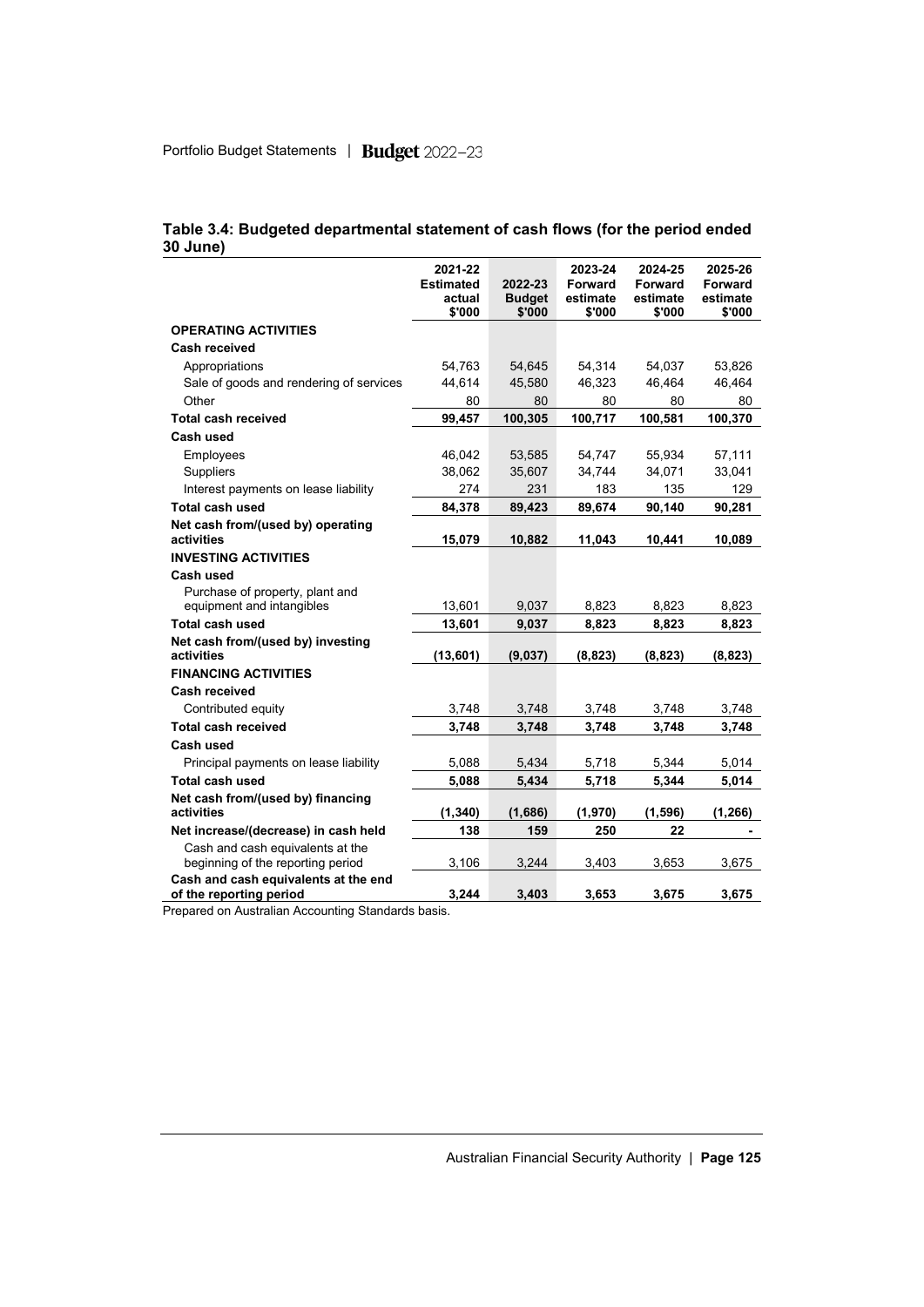|                                                                                                  | 2021-22<br><b>Estimated</b><br>actual<br>\$'000 | 2022-23<br><b>Budget</b><br>\$'000 | 2023-24<br>Forward<br>estimate<br>\$'000 | 2024-25<br><b>Forward</b><br>estimate<br>\$'000 | 2025-26<br><b>Forward</b><br>estimate<br>\$'000 |
|--------------------------------------------------------------------------------------------------|-------------------------------------------------|------------------------------------|------------------------------------------|-------------------------------------------------|-------------------------------------------------|
| <b>NEW CAPITAL APPROPRIATIONS</b>                                                                |                                                 |                                    |                                          |                                                 |                                                 |
| Capital budget - Bill 1 (DCB)                                                                    | 3,748                                           | 3,748                              | 3,748                                    | 3,748                                           | 3,748                                           |
| Total new capital appropriations                                                                 | 3,748                                           | 3,748                              | 3,748                                    | 3,748                                           | 3,748                                           |
| <b>Provided for:</b>                                                                             |                                                 |                                    |                                          |                                                 |                                                 |
| Purchase of non-financial assets                                                                 | 3,748                                           | 3,748                              | 3,748                                    | 3,748                                           | 3,748                                           |
| <b>Total items</b>                                                                               | 3,748                                           | 3,748                              | 3,748                                    | 3,748                                           | 3,748                                           |
| <b>PURCHASE OF NON-FINANCIAL</b><br><b>ASSETS</b>                                                |                                                 |                                    |                                          |                                                 |                                                 |
| Funded by capital appropriation —<br>DCB(a)                                                      | 5,496                                           | 3,748                              | 3,748                                    | 3,748                                           | 3,748                                           |
| Funded internally from departmental<br>resources (b)                                             | 8,105                                           | 5,289                              | 5,075                                    | 5,075                                           | 5,075                                           |
| <b>TOTAL</b>                                                                                     | 13,601                                          | 9,037                              | 8,823                                    | 8,823                                           | 8,823                                           |
| <b>RECONCILIATION OF CASH USED TO</b><br><b>ACQUIRE ASSETS TO ASSET</b><br><b>MOVEMENT TABLE</b> |                                                 |                                    |                                          |                                                 |                                                 |
| Total purchases                                                                                  | 17,999                                          | 9,037                              | 8,823                                    | 8,823                                           | 16,893                                          |
| less: ROU additions                                                                              | (4,398)                                         |                                    |                                          |                                                 | (8,070)                                         |
| Total cash used to acquire assets                                                                | 13,601                                          | 9,037                              | 8,823                                    | 8,823                                           | 8,823                                           |

#### **Table 3.5: Departmental capital budget statement (for the period ended 30 June)**

Prepared on Australian Accounting Standards basis.

(a) Includes purchases from current and previous years' departmental capital budgets (DCBs).

(b) Includes the following s74 external receipts: sponsorship, subsidy, gifts or similar contribution; internally developed assets; and proceeds from the sale of assets.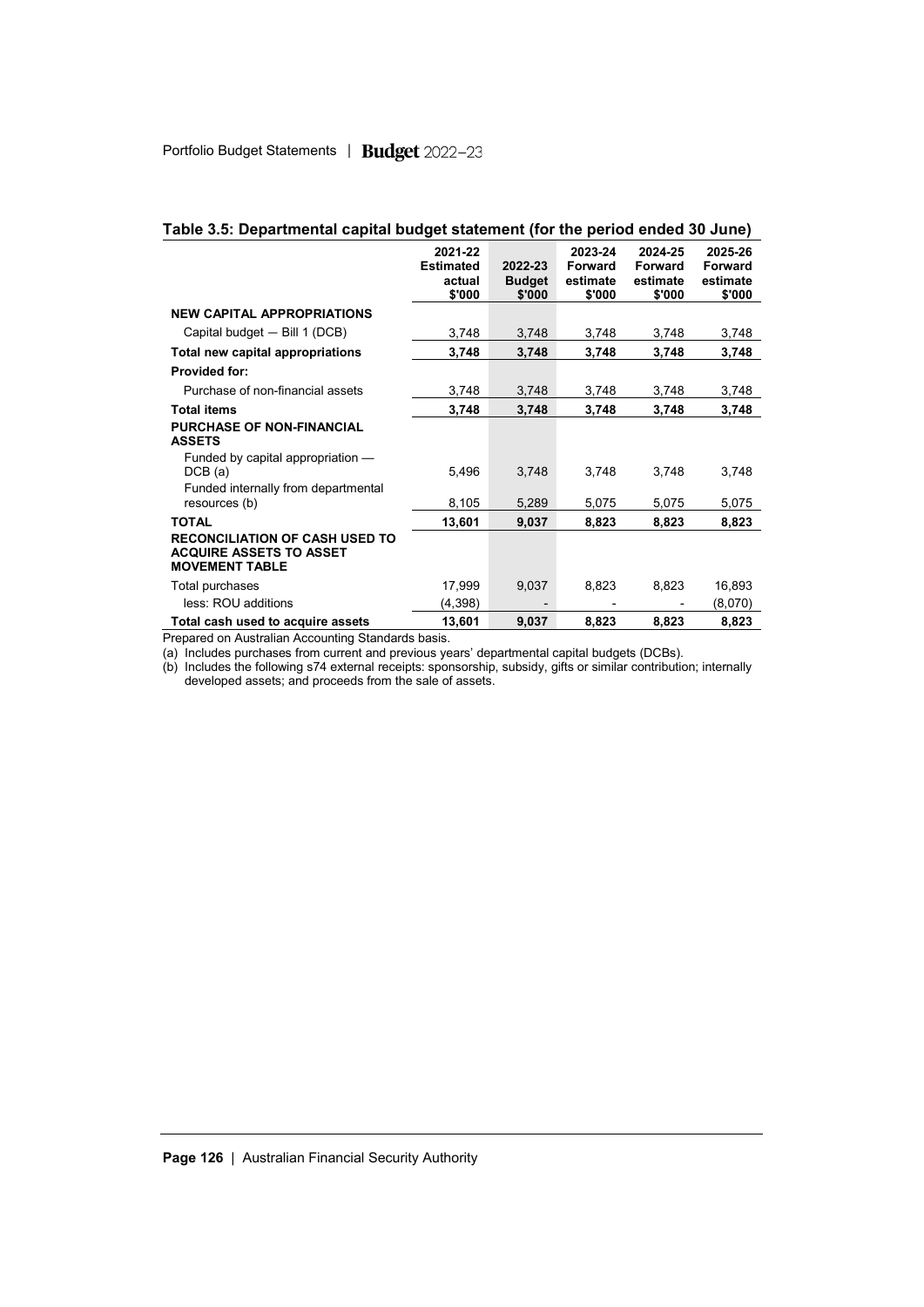|                                                                                       |                            | <b>Other</b><br>property,<br>plant and | Heritage<br>and              | Computer<br>software<br>and |                        |
|---------------------------------------------------------------------------------------|----------------------------|----------------------------------------|------------------------------|-----------------------------|------------------------|
|                                                                                       | <b>Buildings</b><br>\$'000 | equipment<br>\$'000                    | cultural<br>\$'000           | intangibles<br>\$'000       | <b>Total</b><br>\$'000 |
| As at 1 July 2022                                                                     |                            |                                        |                              |                             |                        |
| Gross book value                                                                      | 4.294                      | 13,045                                 | 16                           | 80,443                      | 97,798                 |
| Gross book value - ROU assets<br>Accumulated depreciation/                            | 40,983                     |                                        |                              |                             | 40,983                 |
| amortisation and impairment<br>Accumulated depreciation/                              | (730)                      | (2,781)                                |                              | (62, 737)                   | (66, 248)              |
| amortisation and impairment -<br>ROU assets                                           | (14, 730)                  |                                        |                              |                             | (14, 730)              |
| Opening net book balance                                                              | 29,817                     | 10,264                                 | 16                           | 17,706                      | 57,803                 |
| <b>CAPITAL ASSET ADDITIONS</b>                                                        |                            |                                        |                              |                             |                        |
| <b>Estimated expenditure on new</b><br>or replacement assets                          |                            |                                        |                              |                             |                        |
| By purchase - appropriation<br>ordinary annual services (a)                           | 100                        | 442                                    |                              | 8,495                       | 9,037                  |
| <b>Total additions</b>                                                                | 100                        | 442                                    | ÷.                           | 8,495                       | 9,037                  |
| <b>OTHER MOVEMENTS</b>                                                                |                            |                                        |                              |                             |                        |
| Depreciation/amortisation expense<br>Depreciation/amortisation on ROU                 | (753)                      | (2, 261)                               |                              | (4,754)                     | (7,768)                |
| assets                                                                                | (5,602)                    |                                        | $\qquad \qquad \blacksquare$ |                             | (5,602)                |
| <b>Total other movements</b>                                                          | (6, 355)                   | (2, 261)                               | ä,                           | (4, 754)                    | (13, 370)              |
| As at 30 June 2023                                                                    |                            |                                        |                              |                             |                        |
| Gross book value                                                                      | 4,394                      | 13,487                                 | 16                           | 88,938                      | 106,835                |
| Gross book value - ROU assets                                                         | 40,983                     |                                        |                              |                             | 40,983                 |
| Accumulated depreciation/<br>amortisation and impairment<br>Accumulated depreciation/ | (1, 483)                   | (5,042)                                |                              | (67, 491)                   | (74, 016)              |
| amortisation and impairment -<br>ROU assets                                           | (20, 332)                  |                                        |                              |                             | (20, 332)              |
| <b>Closing net book balance</b>                                                       | 23,562                     | 8,445                                  | 16                           | 21,447                      | 53,470                 |

#### **Table 3.6: Statement of departmental asset movements (budget year 2022-23)**

Prepared on Australian Accounting Standards basis.

(a) 'Appropriation ordinary annual services' refers to funding provided through Appropriation Bill (No. 1) 2022-23 for depreciation/amortisation expenses, departmental capital budgets or other operational expenses.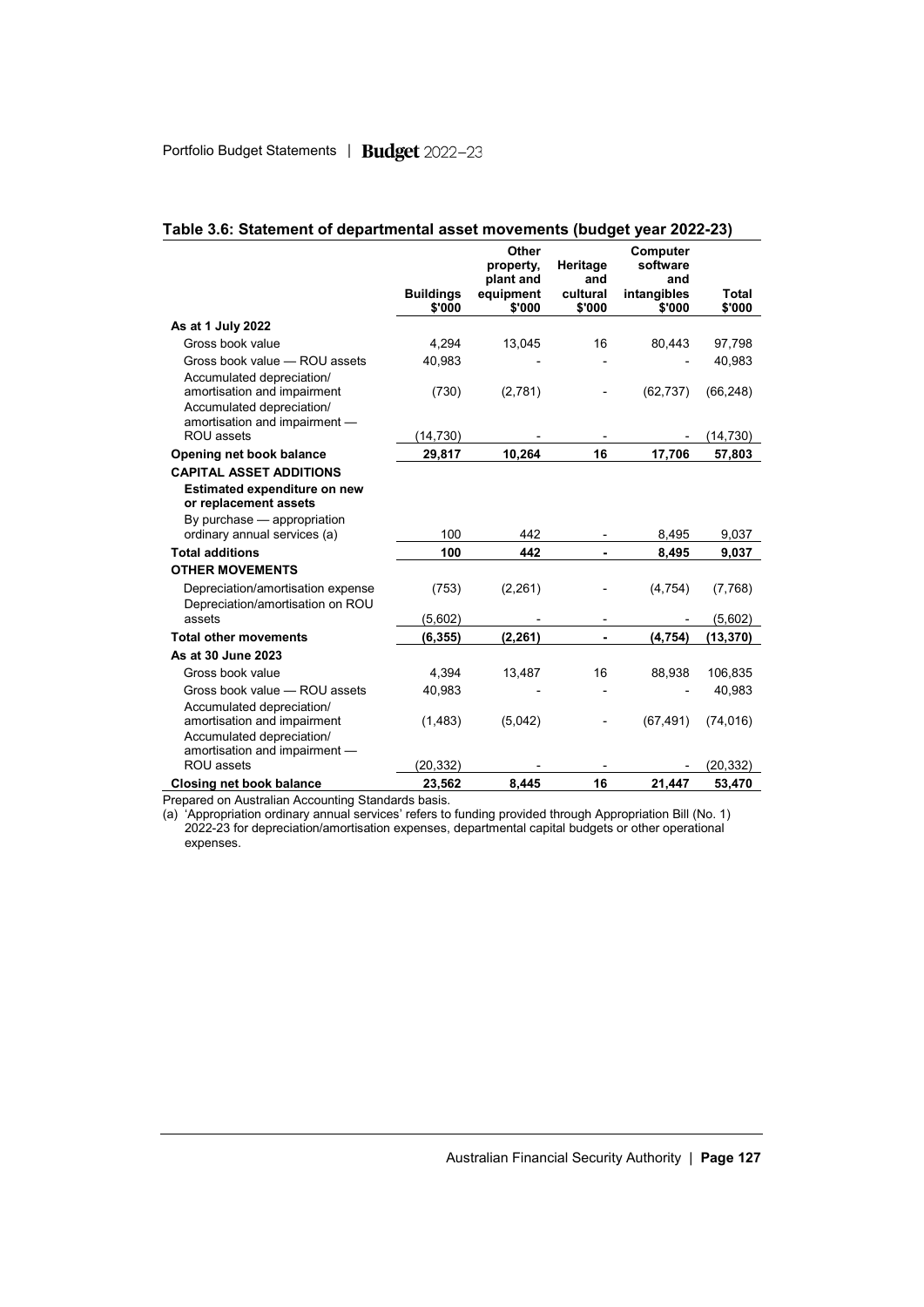#### **Table 3.7: Schedule of budgeted income and expenses administered on behalf of government (for the period ended 30 June)**

|                                                        | 2021-22<br><b>Estimated</b><br>actual<br>\$'000 | 2022-23<br><b>Budget</b><br>\$'000 | 2023-24<br><b>Forward</b><br>estimate<br>\$'000 | 2024-25<br>Forward<br>estimate<br>\$'000 | 2025-26<br>Forward<br>estimate<br>\$'000 |
|--------------------------------------------------------|-------------------------------------------------|------------------------------------|-------------------------------------------------|------------------------------------------|------------------------------------------|
| <b>EXPENSES</b>                                        |                                                 |                                    |                                                 |                                          |                                          |
| Payments made through special<br>accounts              | 58,241                                          | 63,962                             | 60,141                                          | 61.344                                   | 61,344                                   |
| Total expenses administered on<br>behalf of government | 58,241                                          | 63,962                             | 60,141                                          | 61,344                                   | 61,344                                   |
| LESS:                                                  |                                                 |                                    |                                                 |                                          |                                          |
| <b>OWN-SOURCE INCOME</b>                               |                                                 |                                    |                                                 |                                          |                                          |
| Own-source revenue                                     |                                                 |                                    |                                                 |                                          |                                          |
| <b>Taxation revenue</b>                                |                                                 |                                    |                                                 |                                          |                                          |
| Charges                                                | 28,388                                          | 28,388                             | 28,388                                          | 28,388                                   | 28,388                                   |
| <b>Total taxation revenue</b>                          | 28,388                                          | 28.388                             | 28,388                                          | 28.388                                   | 28,388                                   |
| Non-taxation revenue                                   |                                                 |                                    |                                                 |                                          |                                          |
| Fees and fines                                         | 73,609                                          | 77,505                             | 78,719                                          | 79,958                                   | 79,958                                   |
| <b>Total non-taxation revenue</b>                      | 73,609                                          | 77,505                             | 78,719                                          | 79,958                                   | 79,958                                   |
| Total own-source revenue<br>administered on behalf of  |                                                 |                                    |                                                 |                                          |                                          |
| government                                             | 101,997                                         | 105,893                            | 107,107                                         | 108,346                                  | 108,346                                  |
| Total own-sourced income<br>administered on behalf of  |                                                 |                                    |                                                 |                                          |                                          |
| government                                             | 101,997                                         | 105,893                            | 107,107                                         | 108,346                                  | 108,346                                  |
| Net (cost of)/contribution by<br>services              | (43,756)                                        | (41, 931)                          | (46,966)                                        | (47,002)                                 | (47,002)                                 |
| Surplus/(deficit) before income tax                    | 43,756                                          | 41,931                             | 46.966                                          | 47.002                                   | 47,002                                   |
| Surplus/(deficit) after income tax                     | 43,756                                          | 41,931                             | 46,966                                          | 47,002                                   | 47,002                                   |
| Total comprehensive income/(loss)                      | 43,756                                          | 41,931                             | 46,966                                          | 47,002                                   | 47,002                                   |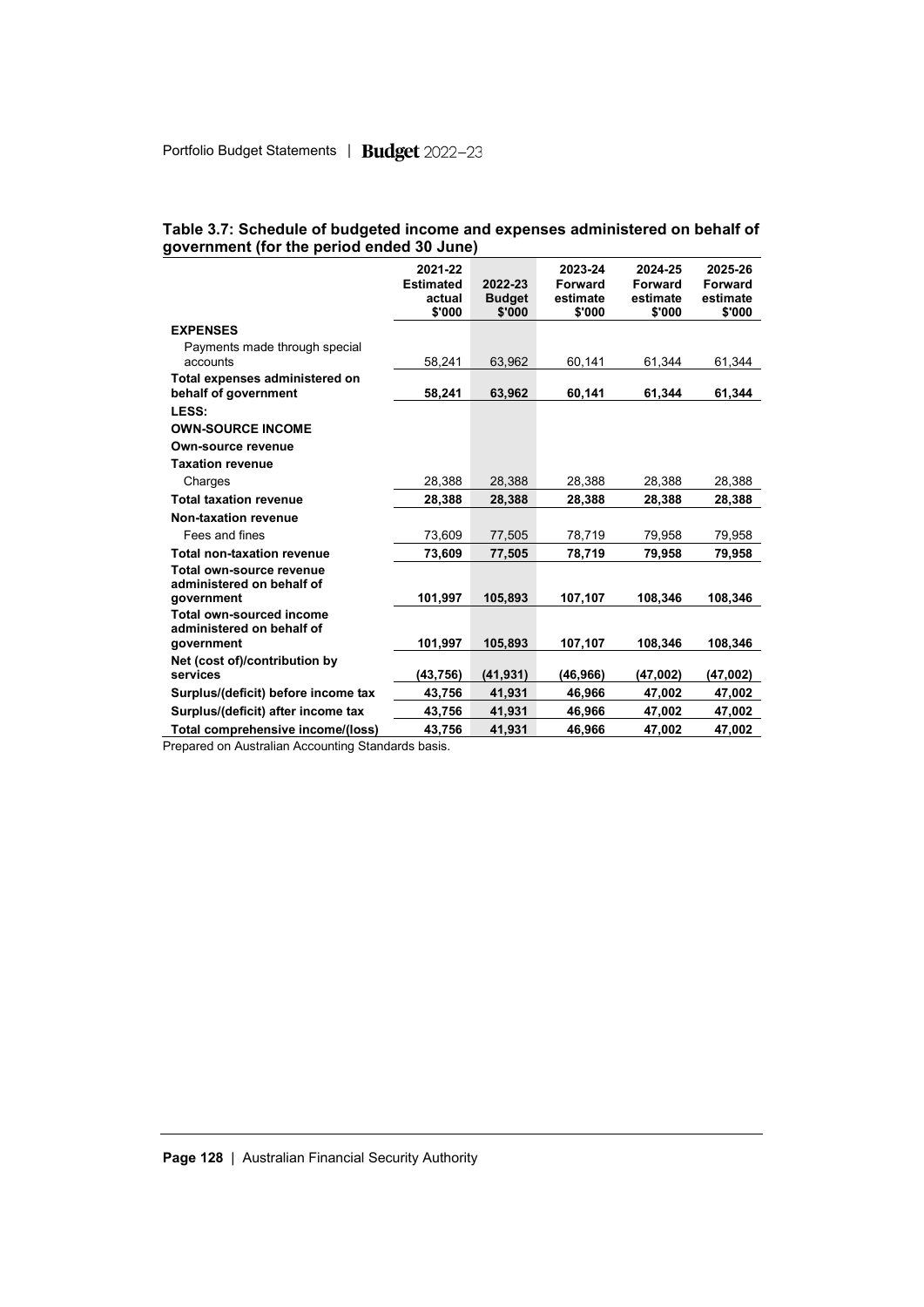|                                                                            | 2021-22<br><b>Estimated</b><br>actual<br>\$'000 | 2022-23<br><b>Budget</b><br>\$'000 | 2023-24<br>Forward<br>estimate<br>\$'000 | 2024-25<br>Forward<br>estimate<br>\$'000 | 2025-26<br>Forward<br>estimate<br>\$'000 |
|----------------------------------------------------------------------------|-------------------------------------------------|------------------------------------|------------------------------------------|------------------------------------------|------------------------------------------|
| <b>ASSETS</b>                                                              |                                                 |                                    |                                          |                                          |                                          |
| <b>Financial assets</b>                                                    |                                                 |                                    |                                          |                                          |                                          |
| Cash and cash equivalents                                                  | 131,360                                         | 131,360                            | 131,360                                  | 131,360                                  | 131,360                                  |
| <b>Taxation receivables</b>                                                | 15,582                                          | 15,582                             | 15,582                                   | 15,582                                   | 15,582                                   |
| Other receivables                                                          | 24,424                                          | 24,424                             | 24,424                                   | 24,424                                   | 24,424                                   |
| <b>Total financial assets</b>                                              | 171,366                                         | 171.366                            | 171,366                                  | 171,366                                  | 171,366                                  |
| Total assets administered on behalf of<br>government<br><b>LIABILITIES</b> | 171,366                                         | 171,366                            | 171,366                                  | 171,366                                  | 171,366                                  |
| <b>Payables</b>                                                            |                                                 |                                    |                                          |                                          |                                          |
| Other payables                                                             | 50                                              | 50                                 | 50                                       | 50                                       | 50                                       |
| Total payables                                                             | 50                                              | 50                                 | 50                                       | 50                                       | 50                                       |
| Total liabilities administered on behalf<br>of government                  | 50                                              | 50                                 | 50                                       | 50                                       | 50                                       |
| Net assets/(liabilities)                                                   | 171,316                                         | 171.316                            | 171,316                                  | 171,316                                  | 171,316                                  |

#### **Table 3.8: Schedule of budgeted assets and liabilities administered on behalf of government (as at 30 June)**